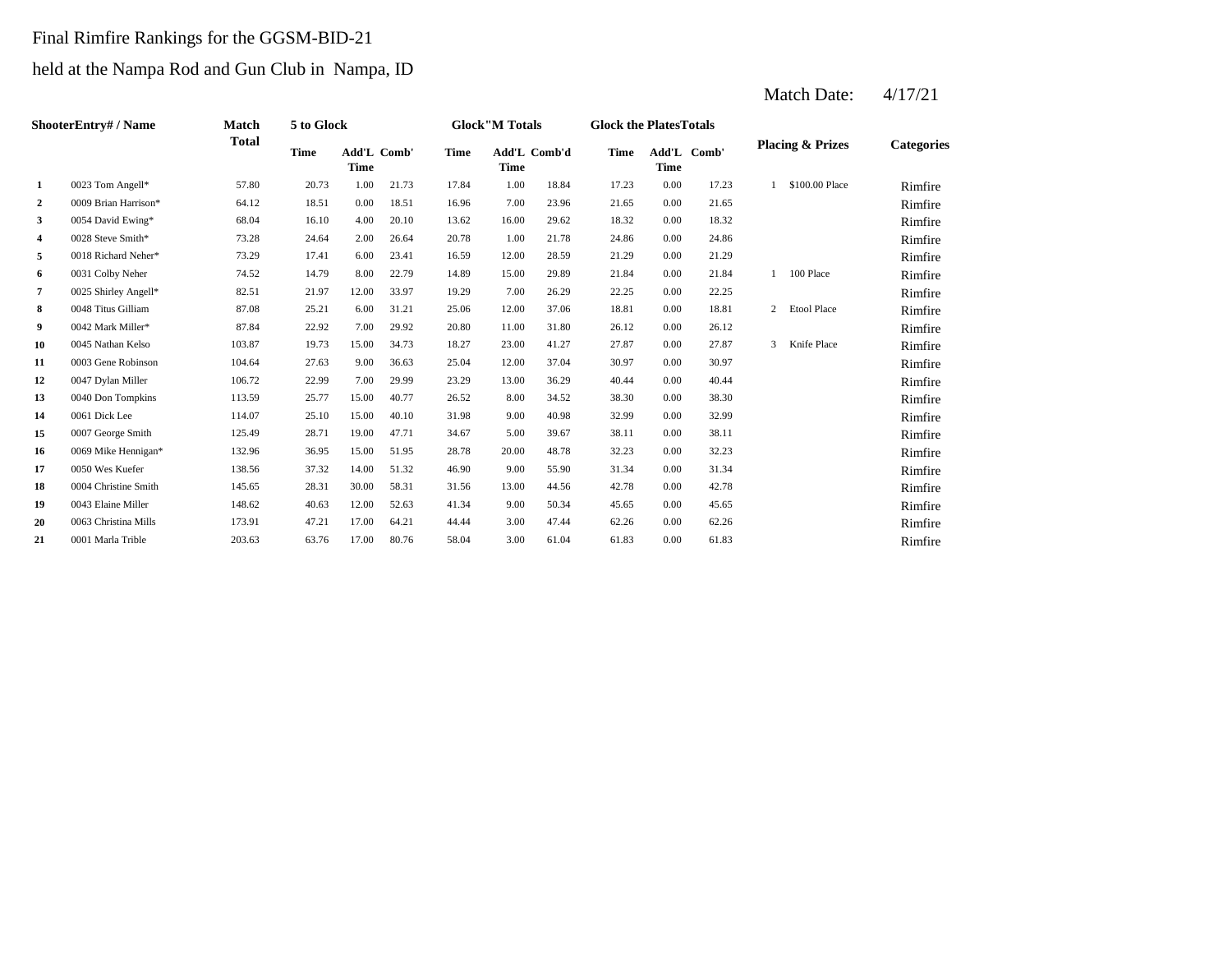## Final GLOCK Girl Rankings for the GGSM-BID-21

## held at the Nampa Rod and Gun Club in Nampa, ID

|                         | <b>ShooterEntry#/Name</b> | Match        | 5 to Glock |                            |        |       | <b>Glock</b> "M Totals |              | <b>Glock the PlatesTotals</b> |       |             |   |                             |
|-------------------------|---------------------------|--------------|------------|----------------------------|--------|-------|------------------------|--------------|-------------------------------|-------|-------------|---|-----------------------------|
|                         |                           | <b>Total</b> | Time       | <b>Add'L Comb'</b><br>Time |        | Time  | <b>Time</b>            | Add'L Comb'd | Time                          | Time  | Add'L Comb' |   | <b>Placing &amp; Prizes</b> |
| 1                       | 0027 Shirley Angell*      | 94.38        | 27.24      | 19.00                      | 46.24  | 22.16 | 4.00                   | 26.16        | 21.98                         | 0.00  | 21.98       |   | 100 Place                   |
| 2                       | 0005 Christine Smith      | 148.17       | 44.55      | 16.00                      | 60.55  | 38.58 | 10.00                  | 48.58        | 39.04                         | 0.00  | 39.04       |   | 100 Place                   |
| 3                       | 0062 Tammy Levanger       | 158.57       | 23.37      | 23.00                      | 46.37  | 20.39 | 32.00                  | 52.39        | 39.81                         | 20.00 | 59.81       | 2 | <b>Etool Place</b>          |
| $\overline{\mathbf{4}}$ | 0056 Kim Turner           | 161.26       | 27.63      | 33.00                      | 60.63  | 25.92 | 17.00                  | 42.92        | 57.71                         | 0.00  | 57.71       | 3 | Knife Place                 |
| 5                       | 0044 Elaine Miller        | 168.75       | 42.92      | 24.00                      | 66.92  | 40.40 | 13.00                  | 53.40        | 48.43                         | 0.00  | 48.43       |   |                             |
| 6                       | 0002 Marla Trible         | 170.10       | 55.20      | 6.00                       | 61.20  | 46.47 | 9.00                   | 55.47        | 53.43                         | 0.00  | 53.43       |   |                             |
| 7                       | 0067 Patricia Nervik      | 207.85       | 42.21      | 21.00                      | 63.21  | 49.06 | 24.00                  | 73.06        | 61.58                         | 10.00 | 71.58       |   |                             |
| 8                       | 0038 Rebecca Erskine      | 256.69       | 49.04      | 21.00                      | 70.04  | 40.73 | 13.00                  | 53.73        | 82.92                         | 50.00 | 132.92      |   |                             |
| 9                       | 0065 Leslie Reed          | 512.16       | 48.09      | 54.00                      | 102.09 | 47.29 | 43.00                  | 90.29        | 249.78                        | 70.00 | 319.78      |   |                             |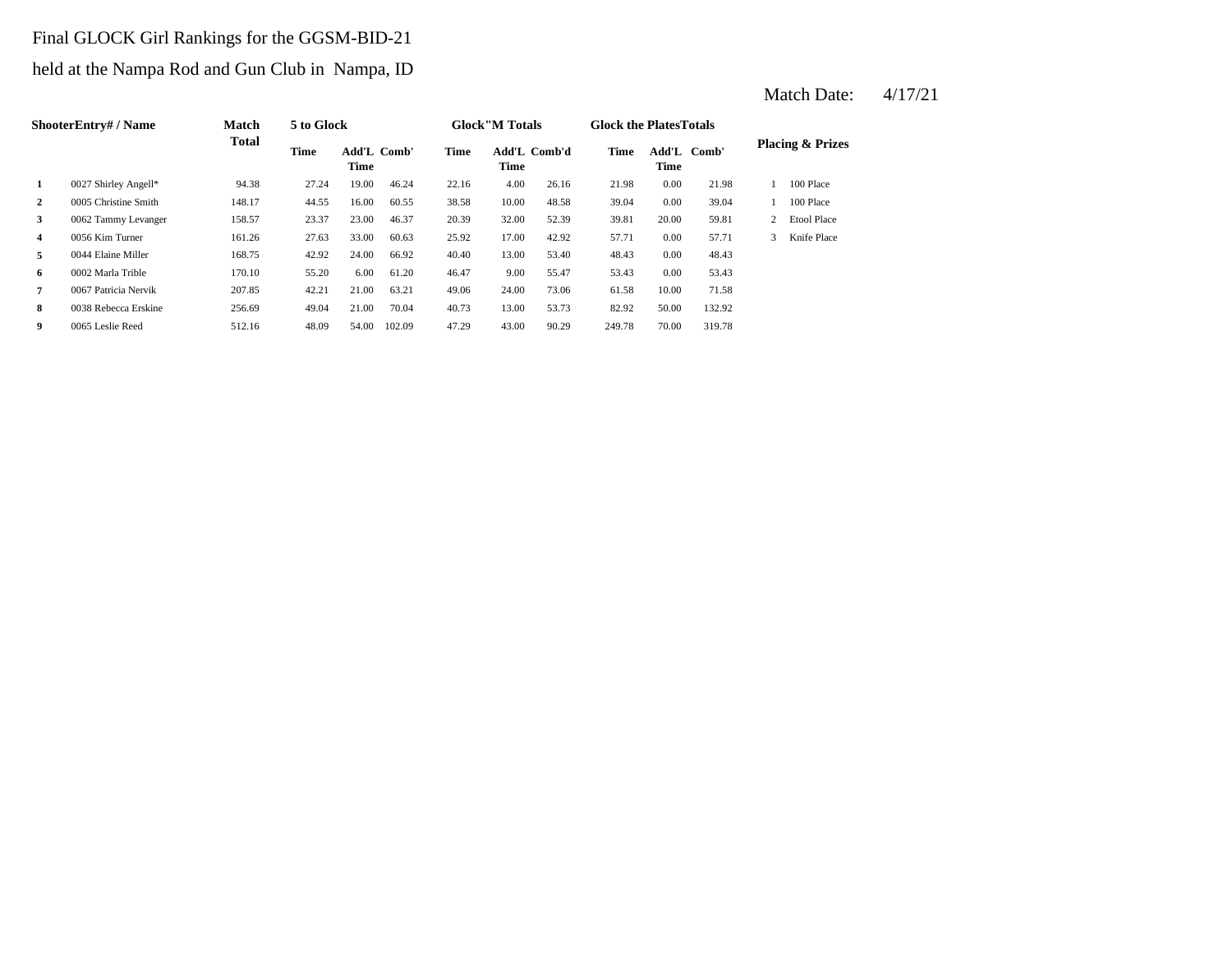### Final Pocket GLOCK Rankings for the GGSM-BID-21

## held at the Nampa Rod and Gun Club in Nampa, ID

|    | ShooterEntry# / Name  | Match        | 5 to Glock |             |             |             | <b>Glock</b> "M Totals |              | <b>Glock the PlatesTotals</b> |             |             |   |                             |
|----|-----------------------|--------------|------------|-------------|-------------|-------------|------------------------|--------------|-------------------------------|-------------|-------------|---|-----------------------------|
|    |                       | <b>Total</b> | Time       | <b>Time</b> | Add'L Comb' | <b>Time</b> | <b>Time</b>            | Add'L Comb'd | <b>Time</b>                   | <b>Time</b> | Add'L Comb' |   | <b>Placing &amp; Prizes</b> |
| 1  | 0052 Erik Warren*     | 37.82        | 10.64      | 0.00        | 10.64       | 9.84        | 2.00                   | 11.84        | 15.34                         | 0.00        | 15.34       |   |                             |
| 2  | 0017 Bryan Dover*     | 45.01        | 9.14       | 2.00        | 11.14       | 9.62        | 0.00                   | 9.62         | 14.25                         | 10.00       | 24.25       |   |                             |
| 3  | 0010 Brian Harrison*  | 47.07        | 13.01      | 3.00        | 16.01       | 12.67       | 0.00                   | 12.67        | 18.39                         | 0.00        | 18.39       |   |                             |
| 4  | 0053 Marshall Sucher* | 50.11        | 13.62      | 0.00        | 13.62       | 11.53       | 3.00                   | 14.53        | 21.96                         | 0.00        | 21.96       | 1 | Pistol Place                |
| 5  | 0012 Calvin James*    | 51.21        | 12.93      | 3.00        | 15.93       | 13.61       | 1.00                   | 14.61        | 20.67                         | 0.00        | 20.67       |   |                             |
| 6  | 0014 Wesley Harrison* | 51.39        | 10.73      | 4.00        | 14.73       | 11.72       | 4.00                   | 15.72        | 20.94                         | 0.00        | 20.94       |   |                             |
| 7  | 0024 Tom Angell*      | 52.50        | 15.65      | 1.00        | 16.65       | 14.32       | 1.00                   | 15.32        | 20.53                         | 0.00        | 20.53       |   |                             |
| 8  | 0019 Richard Neher*   | 54.46        | 12.46      | 0.00        | 12.46       | 12.55       | 3.00                   | 15.55        | 26.45                         | 0.00        | 26.45       |   |                             |
| 9  | 0026 Shirley Angell*  | 57.73        | 15.64      | 4.00        | 19.64       | 15.51       | 0.00                   | 15.51        | 22.58                         | 0.00        | 22.58       |   |                             |
| 10 | 0060 Vic Cortez       | 64.60        | 17.84      | 1.00        | 18.84       | 20.22       | 2.00                   | 22.22        | 23.54                         | 0.00        | 23.54       | 1 | 100 Place                   |
| 11 | 0068 Gary Fujino      | 66.08        | 16.52      | 5.00        | 21.52       | 15.46       | 7.00                   | 22.46        | 22.10                         | 0.00        | 22.10       | 2 | <b>Etool Place</b>          |
| 11 |                       | 66.08        | 16.52      | 5.00        | 21.52       | 15.46       | 7.00                   | 22.46        | 22.10                         | 0.00        | 22.10       |   | Pistol Random               |
| 12 | 0029 Steve Smith*     | 72.41        | 15.22      | 2.00        | 17.22       | 16.76       | 3.00                   | 19.76        | 25.43                         | 10.00       | 35.43       |   |                             |
| 13 | 0021 Shawn Hartman*   | 72.75        | 12.61      | 6.00        | 18.61       | 14.19       | 1.00                   | 15.19        | 18.95                         | 20.00       | 38.95       |   |                             |
| 14 | 0049 Titus Gilliam    | 75.83        | 15.47      | 6.00        | 21.47       | 15.18       | 11.00                  | 26.18        | 28.18                         | 0.00        | 28.18       | 3 | Knife Place                 |
| 15 | 0016 Lyle Mettler     | 84.23        | 17.61      | 0.00        | 17.61       | 18.22       | 4.00                   | 22.22        | 34.40                         | 10.00       | 44.40       |   |                             |
| 16 | 0032 Colby Neher      | 95.98        | 11.54      | 9.00        | 20.54       | 12.79       | 15.00                  | 27.79        | 27.65                         | 20.00       | 47.65       |   |                             |
| 17 | 0055 David Ewing*     | 102.78       | 15.22      | 2.00        | 17.22       | 18.37       | 8.00                   | 26.37        | 29.19                         | 30.00       | 59.19       |   |                             |
| 18 | 0035 Mark Ayala*      | 112.34       | 14.90      | 0.00        | 14.90       | 16.24       | 4.00                   | 20.24        | 27.20                         | 50.00       | 77.20       |   | 50 Random                   |
| 19 | 0046 Nathan Kelso     | 135.74       | 13.17      | 11.00       | 24.17       | 15.77       | 11.00                  | 26.77        | 24.80                         | 60.00       | 84.80       |   |                             |
| 20 | 0070 Mike Hennigan*   | 145.17       | 25.20      | 5.00        | 30.20       | 23.16       | 6.00                   | 29.16        | 45.81                         | 40.00       | 85.81       |   |                             |
| 21 | 0051 Wes Kuefer       | 157.40       | 26.43      | 6.00        | 32.43       | 28.64       | 1.00                   | 29.64        | 45.33                         | 50.00       | 95.33       |   |                             |
| 22 | 0037 Rebecca Erskine  | 197.72       | 25.68      | 7.00        | 32.68       | 26.82       | 4.00                   | 30.82        | 54.22                         | 80.00       | 134.22      |   |                             |
| 23 | 0066 Patricia Nervik  | 323.19       | 19.90      | 9.00        | 28.90       | 49.41       | 48.00                  | 97.41        | 46.88                         | 150.00      | 196.88      |   |                             |
| 24 | 0041 Don Tompkins     | 562.94       | 299.97     | 150.00      | 449.97      | 30.18       | 13.00                  | 43.18        | 39.79                         | 30.00       | 69.79       |   |                             |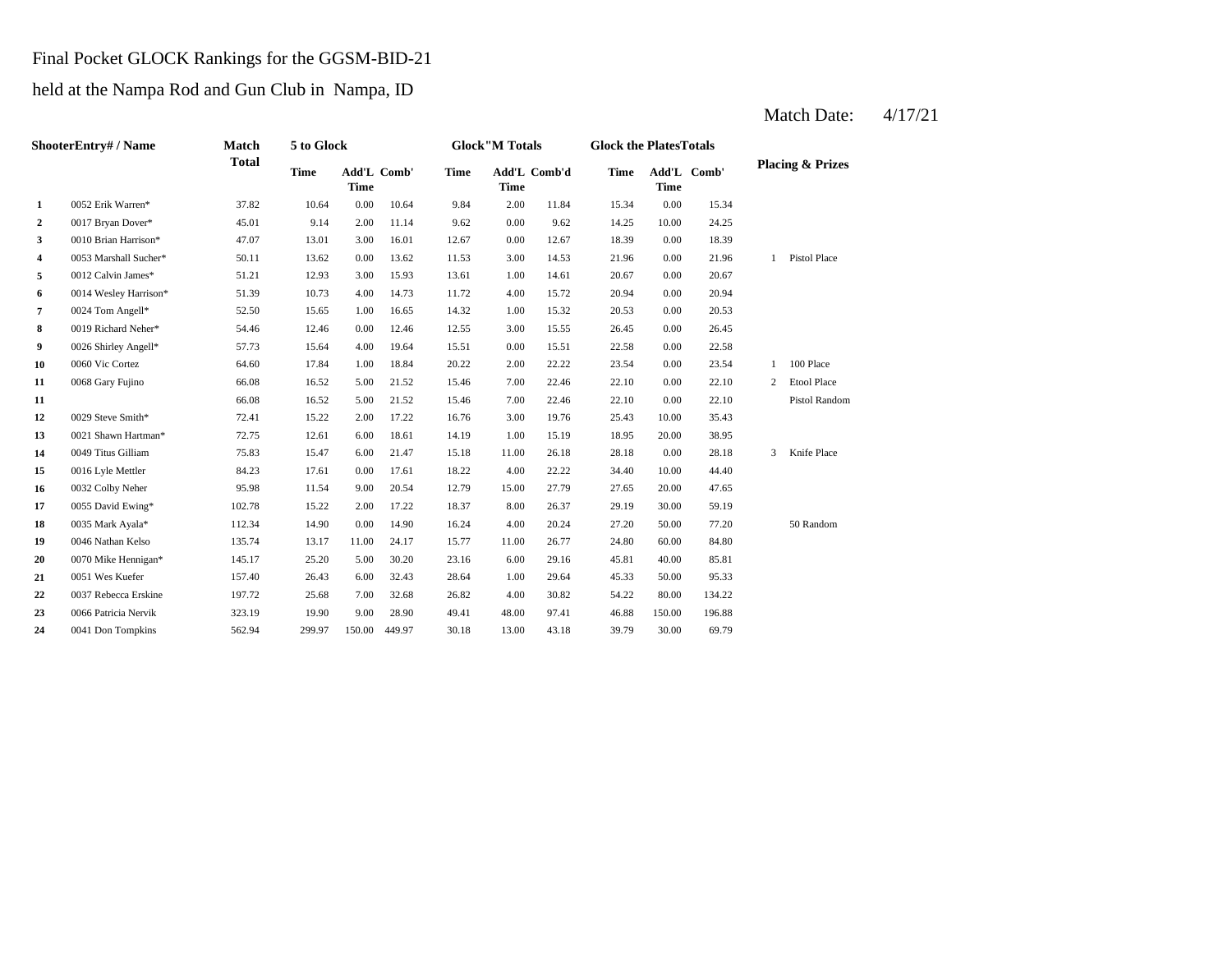### Final Stock MOS Rankings for the GGSM-BID-21

## held at the Nampa Rod and Gun Club in Nampa, ID

|                | ShooterEntry#/Name    | <b>Match</b> | 5 to Glock |                     |       |       | <b>Glock</b> "M Totals |       | <b>Glock the PlatesTotals</b> |                      |       |   |                             |
|----------------|-----------------------|--------------|------------|---------------------|-------|-------|------------------------|-------|-------------------------------|----------------------|-------|---|-----------------------------|
|                |                       | <b>Total</b> | Time       | Add'L Comb'<br>Time |       | Time  | Add'L Comb'd<br>Time   |       | <b>Time</b>                   | Add'L<br><b>Time</b> | Comb' |   | <b>Placing &amp; Prizes</b> |
| 1              | 0011 Brian Harrison*  | 54.62        | 16.59      | 5.00                | 21.59 | 13.47 | 6.00                   | 19.47 | 13.56                         | 0.00                 | 13.56 |   | 100 Place                   |
| $\overline{2}$ | 0013 Calvin James*    | 59.08        | 15.72      | 10.00               | 25.72 | 17.29 | 3.00                   | 20.29 | 13.07                         | 0.00                 | 13.07 |   | Pistol Random               |
| 3              | 0020 Richard Neher*   | 59.42        | 20.35      | 3.00                | 23.35 | 18.91 | 2.00                   | 20.91 | 15.16                         | 0.00                 | 15.16 |   |                             |
| 4              | 0058 John Kitson*     | 61.23        | 12.17      | 15.00               | 27.17 | 12.55 | 10.00                  | 22.55 | 11.51                         | 0.00                 | 11.51 |   |                             |
| 5              | 0015 Wesley Harrison* | 63.02        | 15.84      | 8.00                | 23.84 | 12.15 | 10.00                  | 22.15 | 17.03                         | 0.00                 | 17.03 |   |                             |
| 6              | 0022 Shawn Hartman*   | 64.34        | 19.89      | 9.00                | 28.89 | 17.87 | 1.00                   | 18.87 | 16.58                         | 0.00                 | 16.58 |   |                             |
| $\overline{7}$ | 0030 Steve Smith*     | 80.58        | 24.92      | 11.00               | 35.92 | 22.73 | 4.00                   | 26.73 | 17.93                         | 0.00                 | 17.93 |   |                             |
| 8              | 0057 Jay Hutchinson   | 81.78        | 21.17      | 19.00               | 40.17 | 18.44 | 4.00                   | 22.44 | 19.17                         | 0.00                 | 19.17 |   | 100 Place                   |
| 9              | 0064 Charles Arndt*   | 82.37        | 22.29      | 8.00                | 30.29 | 17.90 | 19.00                  | 36.90 | 15.18                         | 0.00                 | 15.18 |   |                             |
| 10             | 0036 Mark Ayala*      | 83.83        | 21.56      | 23.00               | 44.56 | 18.19 | 3.00                   | 21.19 | 18.08                         | 0.00                 | 18.08 |   |                             |
| 11             | 0039 Rebecca Erskine  | 122.64       | 28.98      | 18.00               | 46.98 | 29.52 | 15.00                  | 44.52 | 31.14                         | 0.00                 | 31.14 | 2 | <b>Etool Place</b>          |
| 12             | 0008 George Smith     | 128.45       | 25.60      | 7.00                | 32.60 | 32.45 | 5.00                   | 37.45 | 38.40                         | 20.00                | 58.40 | 3 | Knife Place                 |
| 13             | 0059 Jim Pereira      | 177.17       | 23.25      | 35.00               | 58.25 | 19.55 | 40.00                  | 59.55 | 39.37                         | 20.00                | 59.37 |   |                             |
| 14             | 0006 Christine Smith  | 222.06       | 53.03      | 34.00               | 87.03 | 45.52 | 5.00                   | 50.52 | 84.51                         | 0.00                 | 84.51 |   |                             |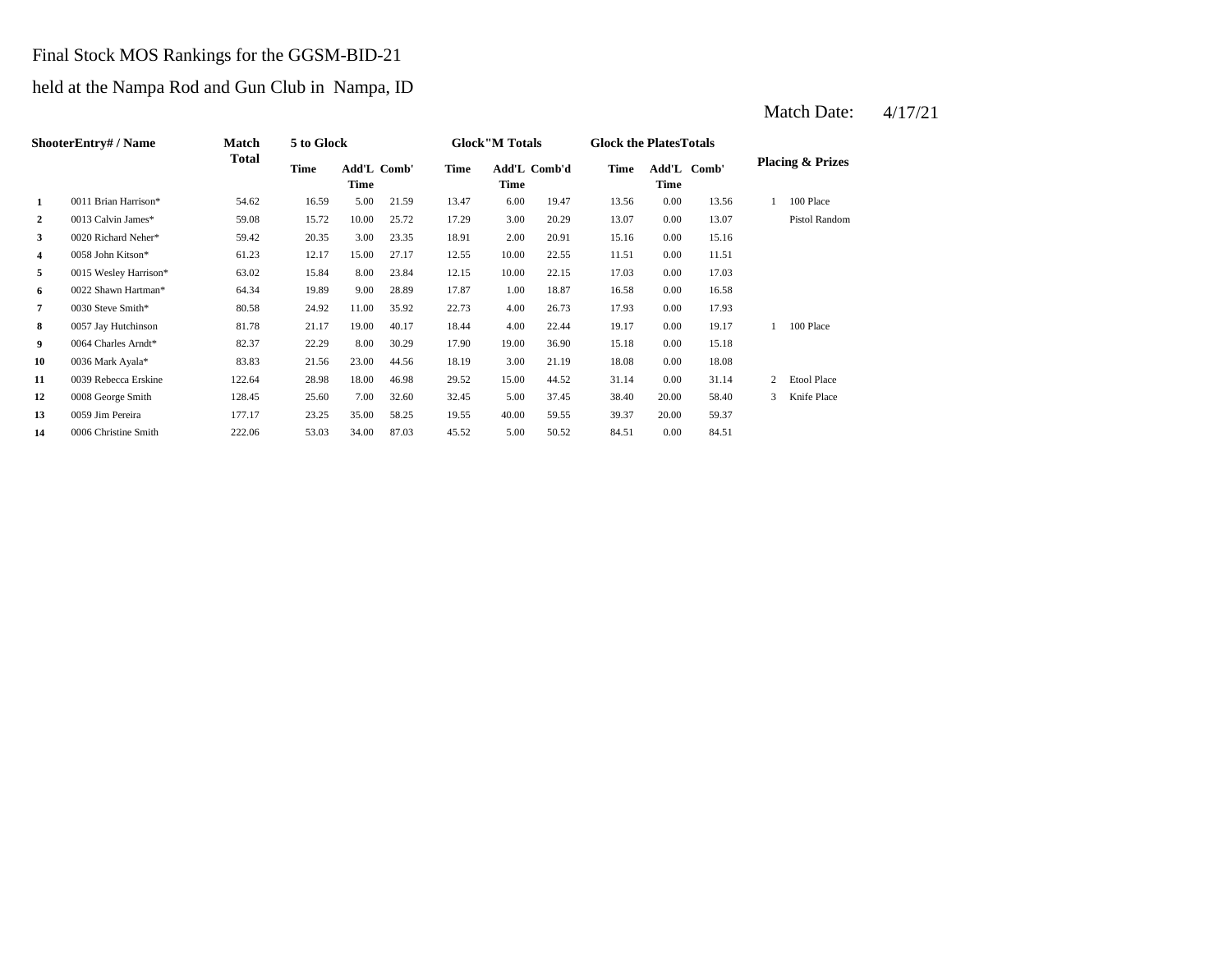Match Date:

**The following scores have not been included in the above results due to administrative issues or scoring errors Please call the GSSF office (770) 437-4718 as soon as possible for further clarification. Thank you.**

**Shooters who did not finish the match...**

#### **Shooters who did not show**

1 0033 Ryan Garr\*

**2** 0034 Ryan Garr\*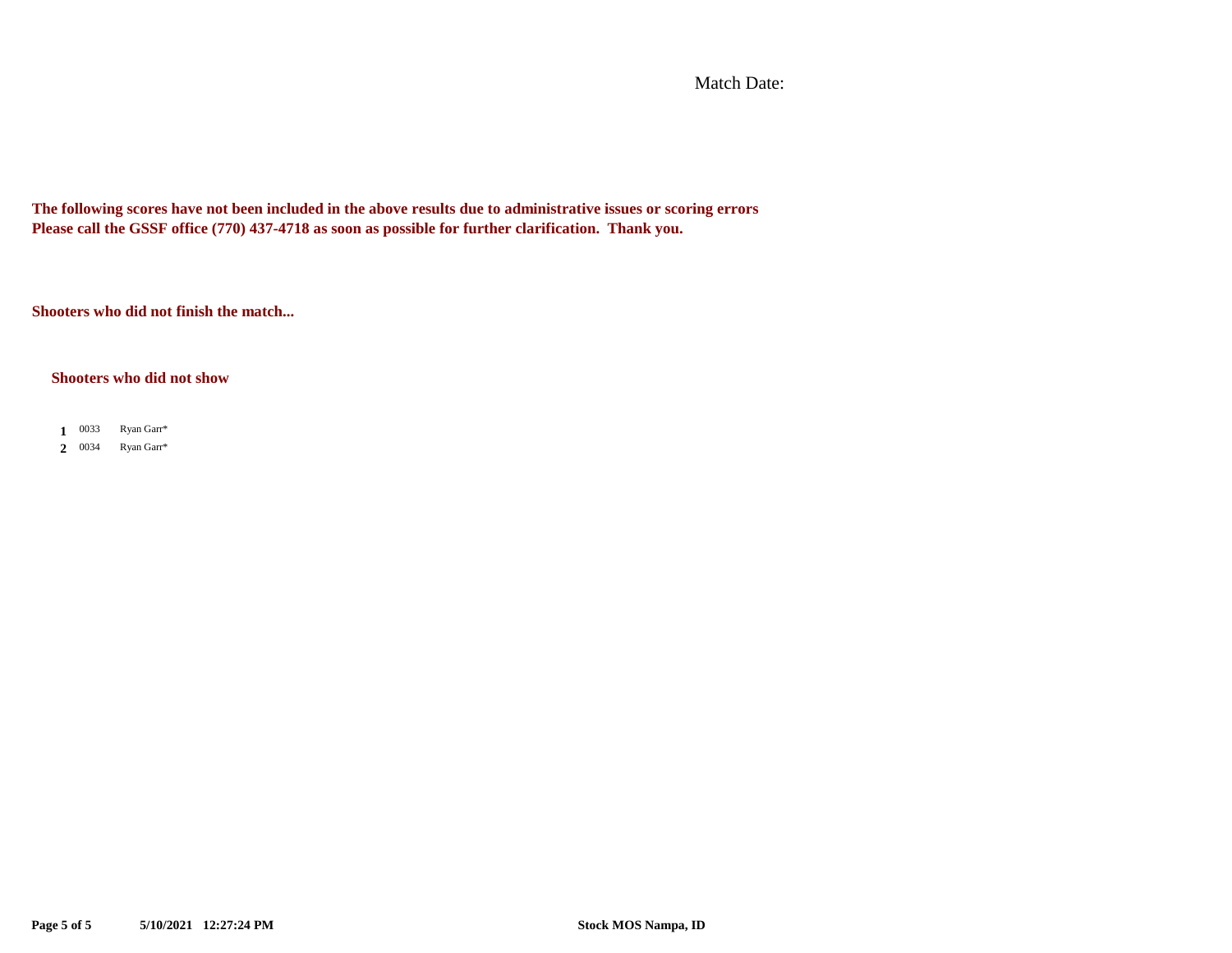# Final Civilian Rankings for the Gem State Classic VII

# held at the Nampa Rod and Gun Club in Nampa, ID

|                         | ShooterEntry# / Name  | Match        | 5 to Glock  |             |             |       | <b>Glock</b> "M Totals |        | <b>Glock the PlatesTotals</b> |                            |        |              |                             |                            |
|-------------------------|-----------------------|--------------|-------------|-------------|-------------|-------|------------------------|--------|-------------------------------|----------------------------|--------|--------------|-----------------------------|----------------------------|
|                         |                       | <b>Total</b> | <b>Time</b> | <b>Time</b> | Add'L Comb' | Time  | Add'L<br><b>Time</b>   | Comb'd | Time                          | Add'L Comb'<br><b>Time</b> |        |              | <b>Placing &amp; Prizes</b> | <b>Categories</b>          |
| 1                       | 0096 Charles Arndt    | 71.02        | 21.30       | 10.00       | 31.30       | 19.21 | 2.00                   | 21.21  | 18.51                         | 0.00                       | 18.51  | $\mathbf{1}$ | <b>Pistol Place</b>         |                            |
| $\overline{2}$          | 0026 Emery Blem       | 80.06        | 19.86       | 14.00       | 33.86       | 18.85 | 4.00                   | 22.85  | 23.35                         | 0.00                       | 23.35  | 2            | 100 Place                   |                            |
| 3                       | 0001 Mark McLauchlin  | 83.36        | 32.41       | 0.00        | 32.41       | 28.37 | 0.00                   | 28.37  | 22.58                         | 0.00                       | 22.58  | 3            | 75 Place                    | Senior                     |
| 3                       |                       | 83.36        | 32.41       | 0.00        | 32.41       | 28.37 | 0.00                   | 28.37  | 22.58                         | 0.00                       | 22.58  |              | 75 Senior                   | Senior                     |
| $\overline{\mathbf{4}}$ | 0105 Jared Lyon       | 85.35        | 21.69       | 15.00       | 36.69       | 19.68 | 7.00                   | 26.68  | 21.98                         | 0.00                       | 21.98  |              |                             |                            |
| 5                       | 0195 Gary Fujino      | 89.86        | 25.26       | 10.00       | 35.26       | 24.24 | 8.00                   | 32.24  | 22.36                         | 0.00                       | 22.36  |              |                             | Senior                     |
| 6                       | 0158 Eric LuMaye      | 96.23        | 18.32       | 17.00       | 35.32       | 17.91 | 10.00                  | 27.91  | 33.00                         | 0.00                       | 33.00  |              | 50 Random                   |                            |
| $\overline{7}$          | 0081 Aaron Archer     | 98.78        | 24.02       | 16.00       | 40.02       | 24.00 | 6.00                   | 30.00  | 28.76                         | 0.00                       | 28.76  |              |                             |                            |
| 8                       | 0049 Lyle Mettler     | 103.66       | 23.12       | 20.00       | 43.12       | 27.17 | 0.00                   | 27.17  | 33.37                         | 0.00                       | 33.37  |              | 75 Super Senior             | Super Senior               |
| -9                      | 0172 Vic Cortez       | 103.95       | 31.11       | 13.00       | 44.11       | 29.70 | 1.00                   | 30.70  | 29.14                         | 0.00                       | 29.14  |              |                             | Super Senior               |
| 10                      | 0058 Jean Smith       | 108.68       | 25.30       | 21.00       | 46.30       | 19.82 | 14.00                  | 33.82  | 28.56                         | 0.00                       | 28.56  |              | 75 Adult Female             | Adult Female, Super Senior |
| 11                      | 0090 Colby Neher      | 109.06       | 17.21       | 43.00       | 60.21       | 20.61 | 8.00                   | 28.61  | 20.24                         | 0.00                       | 20.24  |              |                             |                            |
| 12                      | 0052 Duane Thompson   | 112.42       | 31.40       | 16.00       | 47.40       | 28.00 | 9.00                   | 37.00  | 28.02                         | 0.00                       | 28.02  |              |                             | Super Senior               |
| 13                      | 0191 Johnny Clare     | 115.33       | 22.85       | 20.00       | 42.85       | 26.38 | 18.00                  | 44.38  | 28.10                         | 0.00                       | 28.10  |              |                             |                            |
| 14                      | 0110 Scott Fields     | 115.42       | 29.49       | 23.00       | 52.49       | 27.74 | 8.00                   | 35.74  | 27.19                         | 0.00                       | 27.19  |              |                             | Senior                     |
| 15                      | 0178 John Levanger    | 119.40       | 16.83       | 41.00       | 57.83       | 17.10 | 15.00                  | 32.10  | 29.47                         | 0.00                       | 29.47  |              | 50 Random                   |                            |
| 16                      | 0177 Dick Lee         | 121.05       | 30.29       | 5.00        | 35.29       | 30.35 | 16.00                  | 46.35  | 39.41                         | 0.00                       | 39.41  |              |                             | Super Senior               |
| 17                      | 0160 Donald Martin    | 122.30       | 16.04       | 36.00       | 52.04       | 17.03 | 27.00                  | 44.03  | 26.23                         | 0.00                       | 26.23  |              |                             | Senior                     |
| 18                      | 0051 Nicholas Garvin  | 123.79       | 29.92       | 22.00       | 51.92       | 27.84 | 19.00                  | 46.84  | 25.03                         | 0.00                       | 25.03  |              | 75 Junior Male              | Junior Male                |
| 19                      | 0015 Mervin Archer    | 127.91       | 23.03       | 20.00       | 43.03       | 27.69 | 27.00                  | 54.69  | 30.19                         | 0.00                       | 30.19  |              |                             | Super Senior               |
| 20                      | 0078 Erik Hacking     | 128.14       | 22.12       | 40.00       | 62.12       | 24.90 | 11.00                  | 35.90  | 30.12                         | 0.00                       | 30.12  |              |                             | Senior                     |
| 21                      | 0008 Frank Teller     | 129.94       | 35.24       | 10.00       | 45.24       | 33.42 | 16.00                  | 49.42  | 35.28                         | 0.00                       | 35.28  |              |                             | Super Senior               |
| 22                      | 0127 Titus Gilliam    | 130.68       | 33.19       | 18.00       | 51.19       | 24.13 | 29.00                  | 53.13  | 26.36                         | 0.00                       | 26.36  |              |                             |                            |
| 23                      | 0115 Nathan Kelso     | 130.70       | 21.02       | 25.00       | 46.02       | 18.43 | 40.00                  | 58.43  | 26.25                         | 0.00                       | 26.25  |              |                             |                            |
| 24                      | 0012 Thomas Trible    | 130.85       | 31.41       | 19.00       | 50.41       | 32.14 | 11.00                  | 43.14  | 37.30                         | 0.00                       | 37.30  |              |                             | Super Senior               |
| 25                      | 0111 Daryl Carbonari  | 138.63       | 26.10       | 19.00       | 45.10       | 23.39 | 19.00                  | 42.39  | 41.14                         | 10.00                      | 51.14  |              |                             | Senior                     |
| 26                      | 0010 Douglas Waski    | 142.73       | 20.84       | 34.00       | 54.84       | 16.39 | 44.00                  | 60.39  | 27.50                         | 0.00                       | 27.50  |              | 50 Random                   |                            |
| 27                      | 0114 Elaine Miller    | 163.80       | 40.83       | 31.00       | 71.83       | 39.40 | 8.00                   | 47.40  | 44.57                         | 0.00                       | 44.57  |              | 50 Random                   | Adult Female, Super Senior |
| 28                      | 0152 Kim Turner       | 173.73       | 29.40       | 45.00       | 74.40       | 22.50 | 32.00                  | 54.50  | 44.83                         | 0.00                       | 44.83  |              |                             | Adult Female, Senior       |
| 29                      | 0133 Victor S. Cortez | 183.91       | 40.90       | 26.00       | 66.90       | 36.25 | 14.00                  | 50.25  | 66.76                         | 0.00                       | 66.76  |              |                             |                            |
| 30                      | 0056 Dave Shaffer     | 196.80       | 27.92       | 44.00       | 71.92       | 32.99 | 43.00                  | 75.99  | 48.89                         | 0.00                       | 48.89  |              | 50 Random                   | Super Senior               |
| 31                      | 0014 Marla Trible     | 206.69       | 61.61       | 25.00       | 86.61       | 51.55 | 1.00                   | 52.55  | 57.53                         | 10.00                      | 67.53  |              |                             | Adult Female, Super Senior |
| 32                      | 0145 Derek Lyon       | 230.69       | 26.54       | 72.00       | 98.54       | 29.93 | 28.00                  | 57.93  | 44.22                         | 30.00                      | 74.22  |              |                             |                            |
| 33                      | 0098 Rebecca Erskine  | 233.05       | 48.09       | 26.00       | 74.09       | 41.96 | 22.00                  | 63.96  | 75.00                         | 20.00                      | 95.00  |              |                             | <b>Adult Female</b>        |
| 34                      | 0182 Tammy Levanger   | 234.10       | 21.71       | 44.00       | 65.71       | 25.18 | 33.00                  | 58.18  | 50.21                         | 60.00                      | 110.21 |              |                             | Adult Female, Senior       |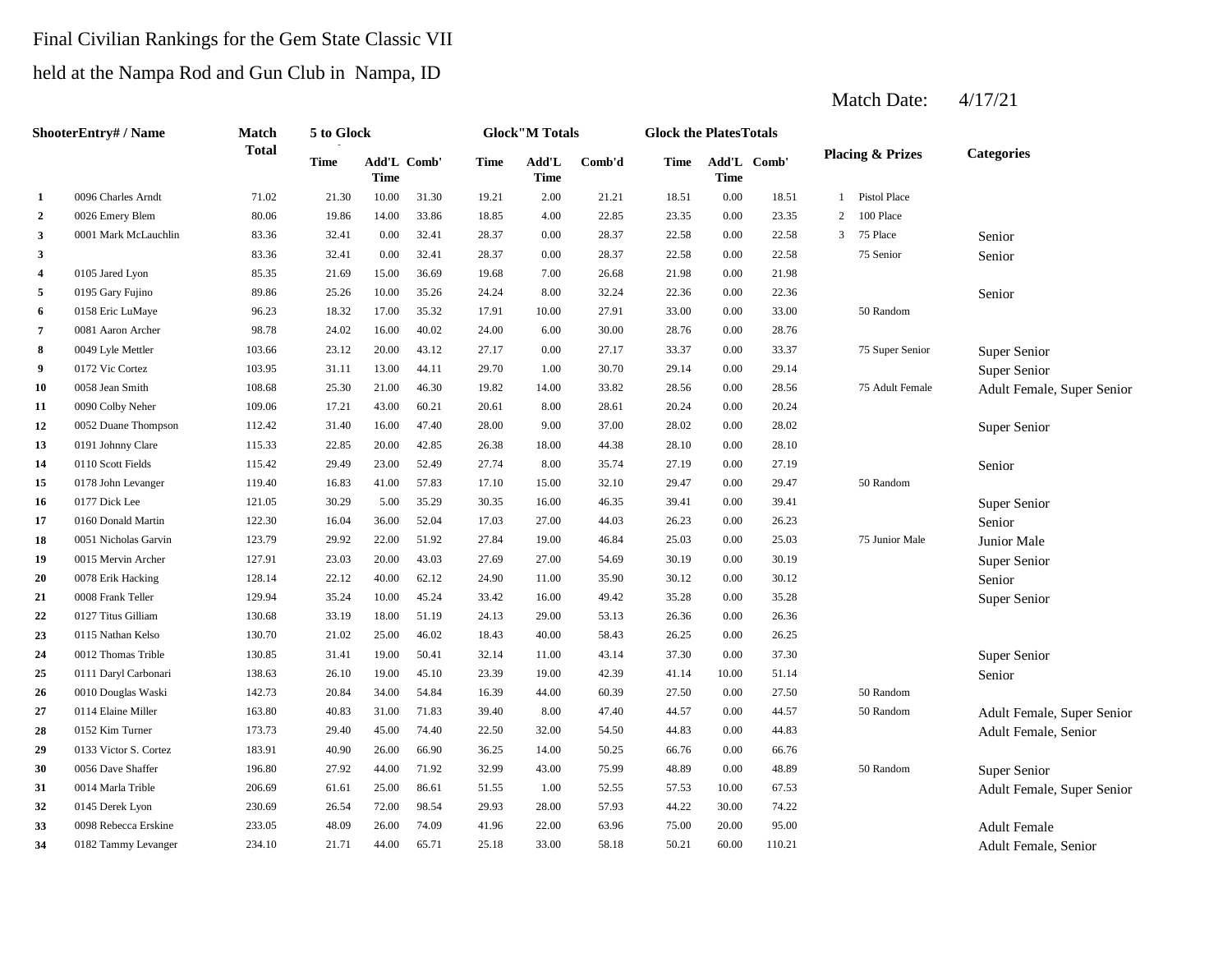|    | <b>ShooterEntry#/Name</b> | <b>Match</b> | 5 to Glock  |                                   |        |       | <b>Glock</b> "M Totals |        | <b>Glock the Plates Totals</b> |                     |        |                             |                     |  |
|----|---------------------------|--------------|-------------|-----------------------------------|--------|-------|------------------------|--------|--------------------------------|---------------------|--------|-----------------------------|---------------------|--|
|    |                           | <b>Total</b> | <b>Time</b> | <b>Add'L Comb'</b><br><b>Time</b> |        | Time  | Add'L<br>Time          | Comb'd | Time                           | Add'L Comb'<br>Time |        | <b>Placing &amp; Prizes</b> | <b>Categories</b>   |  |
| 35 | 0163 Gabriel Phillips     | 236.54       | 33.87       | 65.00                             | 98.87  | 40.38 | 36.00                  | 76.38  | 51.29                          | 10.00               | 61.29  |                             |                     |  |
| 36 | 0140 Theodorus Berlijn    | 247.92       | 38.84       | 46.00                             | 84.84  | 39.19 | 47.00                  | 86.19  | 56.89                          | 20.00               | 76.89  |                             | Super Senior        |  |
| 37 | 0185 Duncan Robertson     | 251.38       | 28.24       | 75.00                             | 103.24 | 24.90 | 27.00                  | 51.90  | 56.24                          | 40.00               | 96.24  | 50 Random                   |                     |  |
| 38 | 0122 Brenda Thibeault     | 294.46       | 74.69       | 18.00                             | 92.69  | 80.28 | 26.00                  | 106.28 | 95.49                          | 0.00                | 95.49  |                             | <b>Adult Female</b> |  |
| 39 | 0123 Alan John            | 389.44       | 29.29       | 107.00                            | 136.29 | 35.61 | 49.00                  | 84.61  | 68.54                          | 100.00              | 168.54 |                             | Super Senior        |  |
| 40 | 0183 Greg McDermott       | 416.34       | 34.42       | 55.00                             | 89.42  | 34.39 | 25.00                  | 59.39  | 147.53                         | 120.00              | 267.53 |                             |                     |  |
| 41 | 0117 Sarah Condon         | 465.96       | 41.88       | 63.00                             | 104.88 | 35.86 | 139.00                 | 174.86 | 66.22                          | 120.00              | 186.22 |                             | <b>Adult Female</b> |  |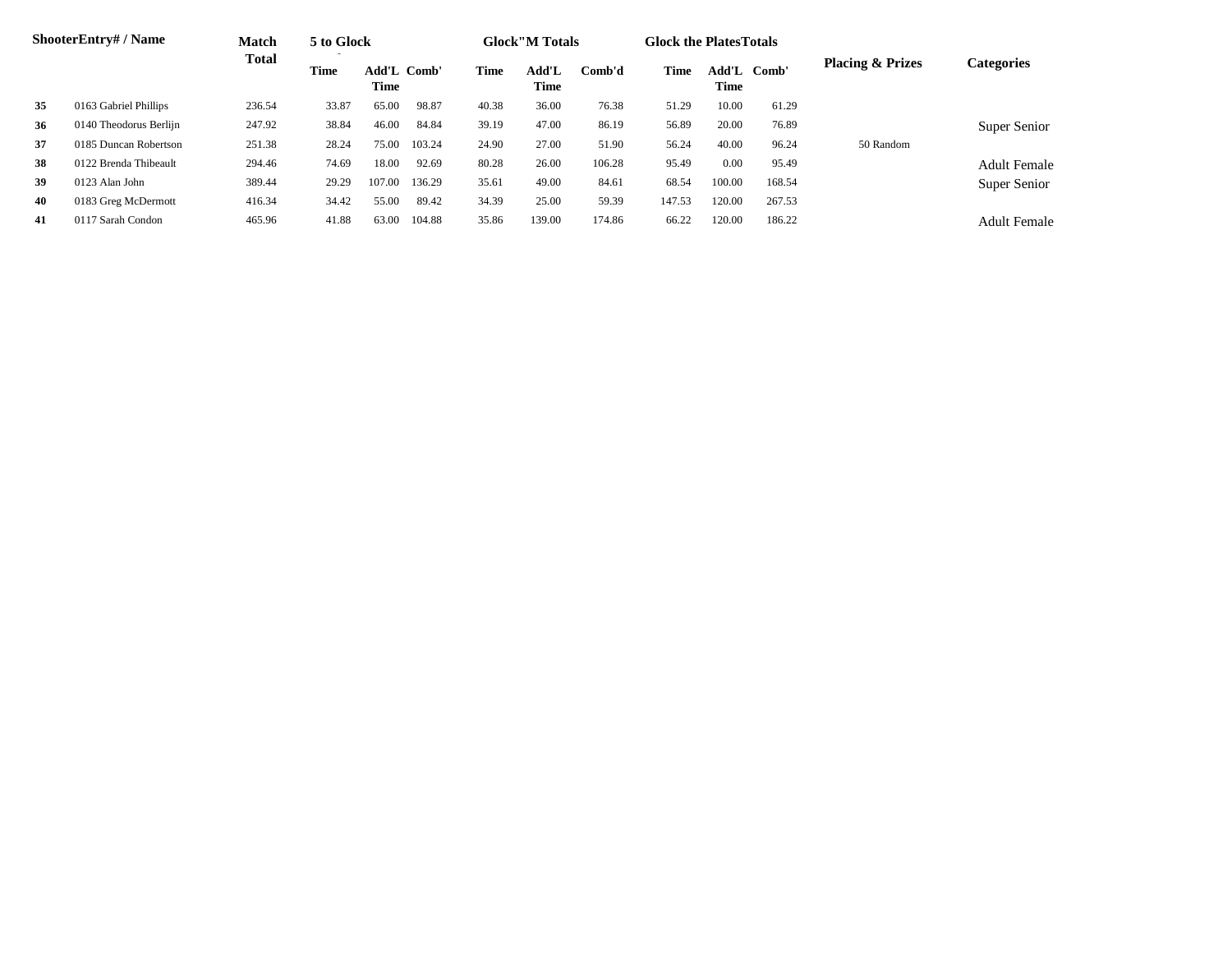# Final Competition Rankings for the Gem State Classic VII

held at the Nampa Rod and Gun Club in Nampa, ID

#### **2**  $0.067$  Bryan Dover\* 50.08 14.64 7.00 21.64 13.16 4.00 17.16 11.28 **3** 6.00 15 Wesley Harrison\* 54.29 16.81 0.00 16.81 15.87 6.00 21.87 15.61 0.00 **4**  $0.033$  Brian Harrison\* 54.35 18.13 4.00 22.13 16.69 3.00 19.69 12.53 **5** 0166 John Kitson\* 58.31 14.25 9.00 23.25 15.11 9.00 24.11 10.95 0.00 **6**  $\frac{0073 \text{ Richard N} \cdot \text{R} \cdot \text{R}}{3.53}$  **59.79** 20.02 7.00 27.02 16.24 3.00 19.24 13.53 **7** 0143 Marshall Sucher\* 63.01 20.44 4.00 24.44 15.96 5.00 20.96 17.61 0.00 **8** 1.00 19.54 1.00 19.54 1.00 19.54 1.00 19.54 1.02 **9** 0039 Calvin James\* 65.95 15.80 10.00 25.80 17.95 3.00 20.95 19.20 **10** 0085 Tom Angell\* 66.60 21.94 3.00 24.94 20.76 3.00 23.76 17.90 **11** 0028 Emery Blem 68.18 14.41 12.00 26.41 17.73 10.00 27.73 14.04 0.00 **12** 4.00 22.90 0112 Mark Miller\* 80.30 24.50 8.00 32.50 20.90 24.90 **13** 0002 Mark McLauchlin 81.42 32.24 0.00 32.24 27.57 1.00 28.57 20.61 0.00 **14** 0108 Jared Lyon 85.62 21.68 11.00 32.68 22.51 12.00 34.51 18.43 **15** 15.00 17.53 0149 David Ewing\* 86.50 15.96 22.00 37.96 16.01 **16 10** 0092 Colby Neher **88.18 17.69 29.00 46.69 18.39 4.00 22.39 19.10 17** 0059 Jean Smith **10.00 22.08** 23.48 16.00 39.48 20.90 10.00 30.90 21.70 0.00 18 0120 Burton Smith\* 99.10 14.82 21.00 35.82 15.79 26.00 41.79 21.49 **19** 22.00 24.34 0161 Donald Martin 103.02 17.55 21.00 38.55 18.13 **20** 0079 Erik Hacking 105.54 25.41 22.00 47.41 24.43 11.00 35.43 22.70 **21** 0187 Tony Fast\* **112.10** 22.35 27.00 49.35 20.17 13.00 33.17 29.58 **22** 0053 Duane Thompson 121.73 28.94 12.00 40.94 31.17 10.00 41.17 39.62 0.00 39.62 **23** 1171 Scott Pang 122.26 20.18 41.00 61.18 17.50 14.00 31.50 29.58 **24** 0129 Titus Gilliam 123.20 27.27 20.00 47.27 27.84 27.00 54.84 21.09 **25** 17.00 38.47 0104 Don Tompkins 123.59 26.61 14.00 40.61 27.51 44.51 0.00 **26** 0153 Kim Turner 151.98 31.56 22.00 53.56 23.72 38.00 61.72 36.70 0.00 36.70 **27** 0141 Theodorus Berlijn 152.35 36.28 28.00 64.28 37.16 10.00 47.16 40.91 **28 2009** Frank Teller 160.68 36.70 14.00 50.70 37.98 3.00 40.98 49.00 **29** 0180 John Levanger 161.68 19.18 54.00 73.18 20.33 31.00 51.33 37.17 0.00 **30** 0132 Wes Kuefer **162.30** 47.82 29.00 76.82 40.99 11.00 51.99 33.49 **31** 0173 J Bates **176.18** 18.43 56.00 74.43 15.76 22.00 37.76 33.99 **32** 29.00 44.91 60.00 104.91 50 Random 37.76 33.99 30.00 63.99 0125 Alan John 266.93 30.26 64.00 94.26 38.76 29.00 67.76 0173 J Bates 176.18 18.43 56.00 74.43 15.76 37.17 0132 Wes Kuefer 162.30 47.82 29.00 76.82 40.99 11.00 51.99 33.49 0.00 33.49 20.00 69.00 47.16 40.91 0.00 40.91 38.47 0.00 21.09 31.50 0.00 29.58 29.58 0.00 22.70 0187 Tony Fast\* 112.10 22.35 27.00 49.35 20.17 13.00 33.17 29.58 0.00 40.13 0.00 24.34 21.70 0120 Burton Smith\* 99.10 14.82 21.00 35.82 15.79 26.00 41.79 21.49 0.00 21.49 0.00 19.10 31.01 0.00 17.53 0.00 18.43 3 Etool Place 20.61 2 75 Place 0.00 22.90 14.04 1 Pistol Place 0.00 17.90 20.95 0.00 19.20 17.61 0023 Jay Welch\* 63.37 20.56 4.00 24.56 18.54 1.00 19.54 19.27 0.00 19.27 0.00 13.53 10.95 4 Pistol Membership Pro 0.00 12.53 15.61 1 Pistol Place 0.00 11.28 13.65 1 Pistol MatchMeister 15.97 13.30 2.00 15.30 13.65 0.00 **Add'L Time Comb'd Time Add'L Comb' Time 1** 0137 Erik Warren\* 44.92 14.97 1.00 **ShooterEntry# / Name Match Total 5 to Glock Time Glock"M Totals Glock the PlatesTotals Placing & Prizes Time Add'L Time** Add'L Comb' **Time**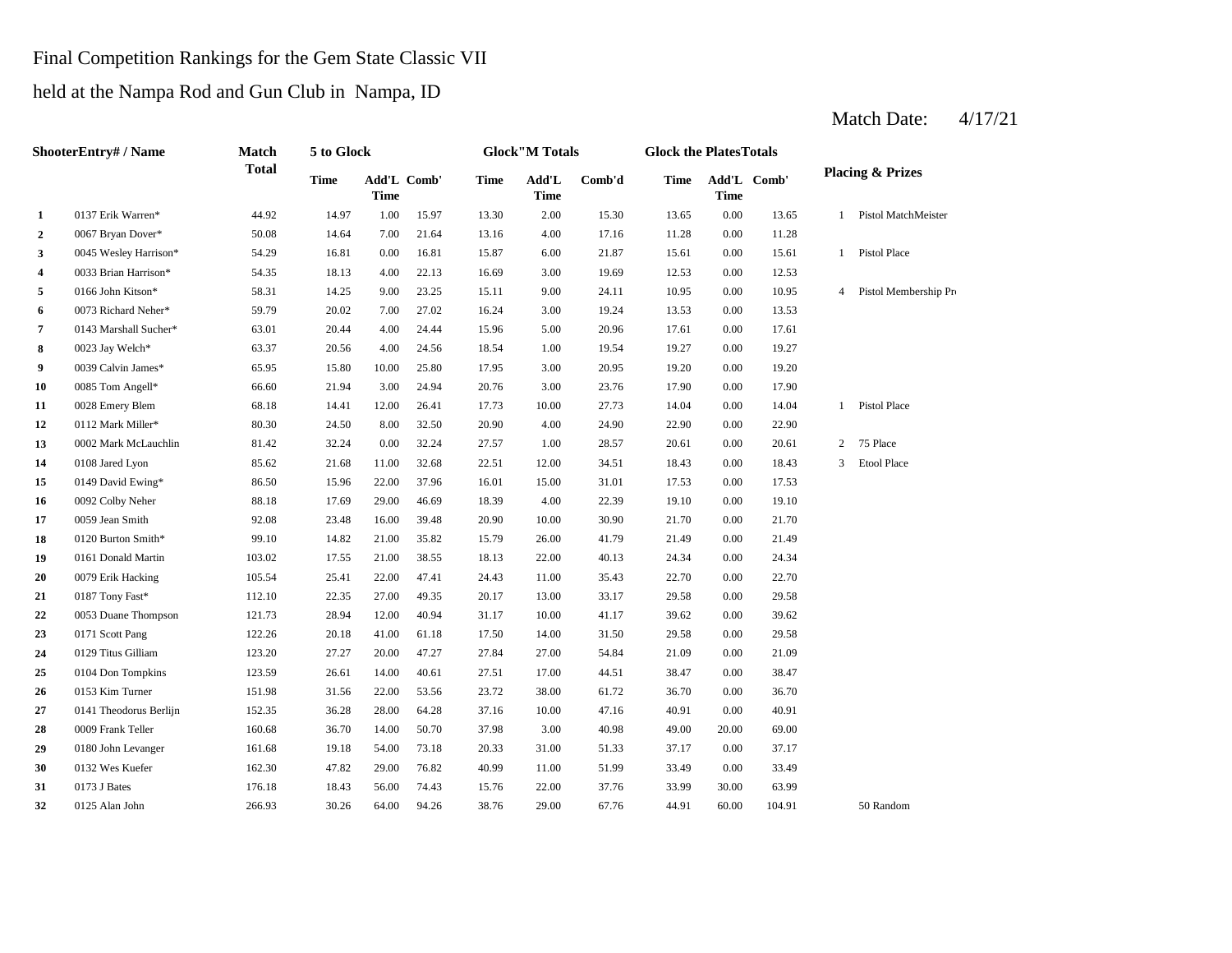### Final Guardian Rankings for the Gem State Classic VII

# held at the Nampa Rod and Gun Club in Nampa, ID

|                | <b>ShooterEntry#/Name</b> | Match  | 5 to Glock  |                     |        |             | <b>Glock</b> "M Totals |        | <b>Glock the Plates Totals</b> |       |             |                |                             |                   |
|----------------|---------------------------|--------|-------------|---------------------|--------|-------------|------------------------|--------|--------------------------------|-------|-------------|----------------|-----------------------------|-------------------|
|                |                           | Total  | <b>Time</b> | Add'L Comb'<br>Time |        | <b>Time</b> | Add'L<br>Time          | Comb'd | Time                           | Time  | Add'L Comb' |                | <b>Placing &amp; Prizes</b> | <b>Categories</b> |
| 1              | 0162 Jay Hutchinson       | 100.38 | 22.04       | 15.00               | 37.04  | 22.52       | 11.00                  | 33.52  | 29.82                          | 0.00  | 29.82       |                | 100 Place                   | Super Senior      |
| 1              |                           | 100.38 | 22.04       | 15.00               | 37.04  | 22.52       | 11.00                  | 33.52  | 29.82                          | 0.00  | 29.82       |                | 75 Super Senior             | Super Senior      |
| $\overline{2}$ | 0007 David Misakian       | 103.22 | 22.76       | 21.00               | 43.76  | 22.14       | 9.00                   | 31.14  | 28.32                          | 0.00  | 28.32       | $\overline{2}$ | <b>Etool Place</b>          |                   |
| 3              | 0170 Scott Pang           | 107.22 | 20.76       | 26.00               | 46.76  | 17.85       | 12.00                  | 29.85  | 30.61                          | 0.00  | 30.61       | 3              | Knife Place                 |                   |
| 4              | 0102 Don Tompkins         | 112.88 | 27.16       | 12.00               | 39.16  | 27.39       | 13.00                  | 40.39  | 33.33                          | 0.00  | 33.33       |                |                             | Super Senior      |
| 5              | 0050 Chris Garvin         | 119.40 | 25.92       | 26.00               | 51.92  | 23.94       | 15.00                  | 38.94  | 28.54                          | 0.00  | 28.54       |                |                             |                   |
| 6              | 0077 Leon Spaeth          | 137.89 | 28.23       | 7.00                | 35.23  | 29.98       | 8.00                   | 37.98  | 64.68                          | 0.00  | 64.68       |                |                             | Super Senior      |
| $\overline{7}$ | 0020 George Smith         | 140.24 | 32.16       | 29.00               | 61.16  | 29.55       | 1.00                   | 30.55  | 48.53                          | 0.00  | 48.53       |                |                             | Super Senior      |
| 8              | 0130 Wes Kuefer           | 155.44 | 45.90       | 32.00               | 77.90  | 37.77       | 3.00                   | 40.77  | 36.77                          | 0.00  | 36.77       |                | 75 Senior                   | Senior            |
| 9              | 0134 Joe Lindauer         | 176.37 | 27.02       | 46.00               | 73.02  | 27.46       | 25.00                  | 52.46  | 50.89                          | 0.00  | 50.89       |                | 2 year membership rea       | Senior            |
| 10             | 0176 Dale Woodcook        | 180.84 | 36.99       | 38.00               | 74.99  | 34.95       | 5.00                   | 39.95  | 65.90                          | 0.00  | 65.90       |                |                             | Super Senior      |
| 11             | 0006 Gary Dawson          | 192.92 | 22.14       | 74.00               | 96.14  | 21.29       | 35.00                  | 56.29  | 40.49                          | 0.00  | 40.49       |                |                             | Super Senior      |
| 12             | 0197 Mike Haury           | 218.75 | 29.42       | 72.00               | 101.42 | 31.81       | 16.00                  | 47.81  | 49.52                          | 20.00 | 69.52       |                |                             | Senior            |
| 13             | 0189 Leslie Reed          | 453.64 | 44.58       | 47.00               | 91.58  | 66.01       | 30.00                  | 96.01  | 256.05                         | 10.00 | 266.05      |                | 75 Guardian Female          | Guardian Female   |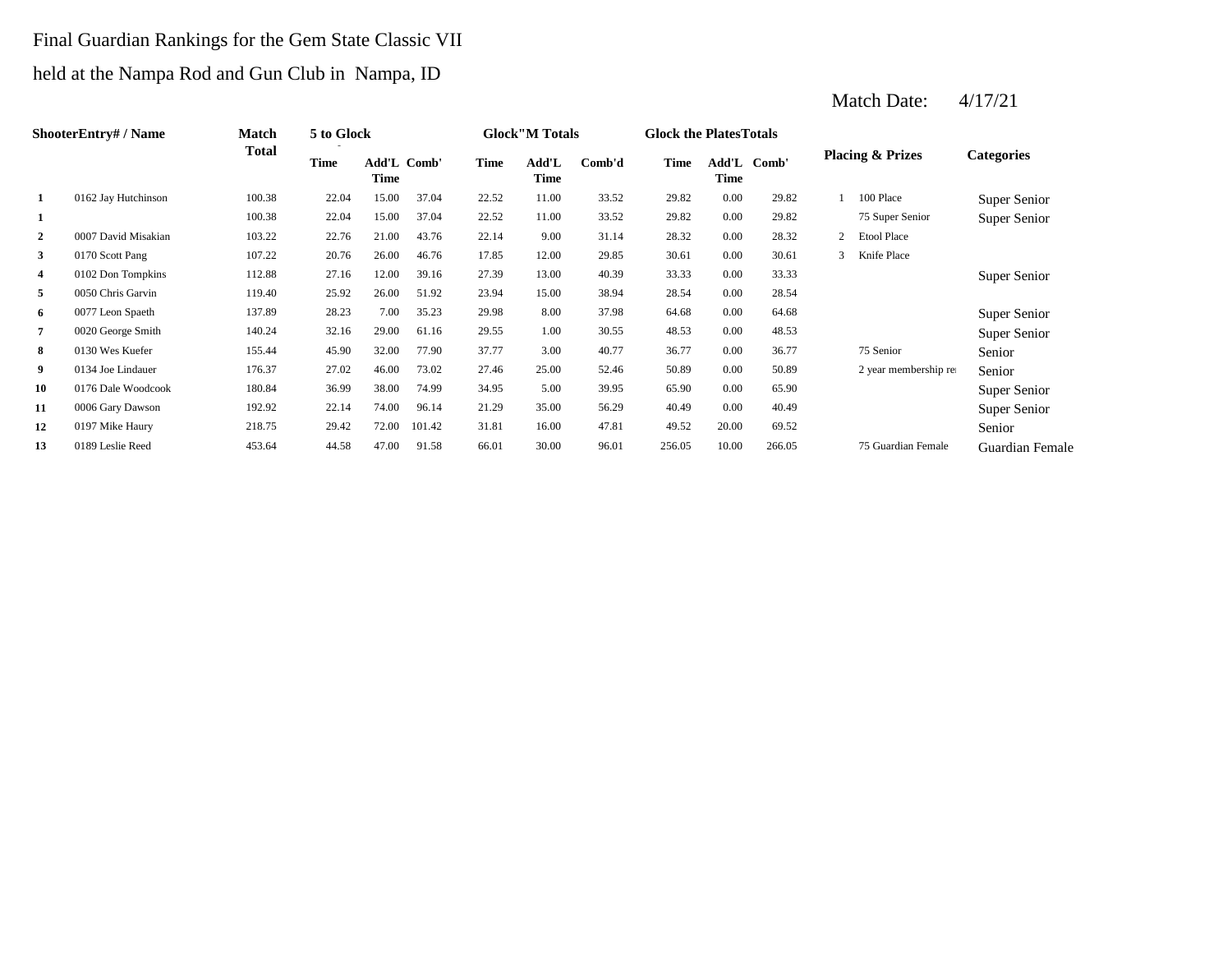# Final Heavy Metal Rankings for the Gem State Classic VII

## held at the Nampa Rod and Gun Club in Nampa, ID

| <b>ShooterEntry#/Name</b> |                       | Match        | 5 to Glock  |             |             |             | <b>Glock</b> "M Totals |        | <b>Glock the PlatesTotals</b> |             |             |   |                             |
|---------------------------|-----------------------|--------------|-------------|-------------|-------------|-------------|------------------------|--------|-------------------------------|-------------|-------------|---|-----------------------------|
|                           |                       | <b>Total</b> | <b>Time</b> | <b>Time</b> | Add'L Comb' | <b>Time</b> | Add'L<br><b>Time</b>   | Comb'd | <b>Time</b>                   | <b>Time</b> | Add'L Comb' |   | <b>Placing &amp; Prizes</b> |
| $\mathbf{1}$              | 0070 Bryan Dover*     | 49.51        | 14.09       | 8.00        | 22.09       | 13.29       | 2.00                   | 15.29  | 12.13                         | 0.00        | 12.13       |   |                             |
| $\overline{2}$            | 0169 John Kitson*     | 53.26        | 16.54       | 3.00        | 19.54       | 16.96       | 4.00                   | 20.96  | 12.76                         | 0.00        | 12.76       |   | Pistol Place                |
| 3                         | 0048 Wesley Harrison* | 54.70        | 16.87       | 5.00        | 21.87       | 14.67       | 4.00                   | 18.67  | 14.16                         | 0.00        | 14.16       |   |                             |
| 4                         | 0139 Erik Warren*     | 54.84        | 18.76       | 1.00        | 19.76       | 15.13       | 6.00                   | 21.13  | 13.95                         | 0.00        | 13.95       |   |                             |
| 5                         | 0076 Richard Neher*   | 60.74        | 20.64       | 3.00        | 23.64       | 17.17       | 2.00                   | 19.17  | 17.93                         | 0.00        | 17.93       |   |                             |
| 6                         | 0036 Brian Harrison*  | 62.02        | 18.40       | 7.00        | 25.40       | 18.49       | 1.00                   | 19.49  | 17.13                         | 0.00        | 17.13       |   |                             |
| $\overline{7}$            | 0042 Calvin James*    | 67.78        | 18.84       | 3.00        | 21.84       | 20.71       | 3.00                   | 23.71  | 22.23                         | 0.00        | 22.23       |   |                             |
| 8                         | 0088 Tom Angell*      | 79.08        | 27.39       | 4.00        | 31.39       | 22.13       | 3.00                   | 25.13  | 22.56                         | 0.00        | 22.56       |   |                             |
| 9                         | 0101 Mark Ayala*      | 80.66        | 21.53       | 5.00        | 26.53       | 27.27       | 7.00                   | 34.27  | 19.86                         | 0.00        | 19.86       |   |                             |
| 10                        | 0005 Mark McLauchlin  | 89.23        | 25.96       | 7.00        | 32.96       | 27.70       | 4.00                   | 31.70  | 24.57                         | 0.00        | 24.57       |   | 100 Place                   |
| 11                        | 0121 Burton Smith*    | 96.86        | 14.98       | 31.00       | 45.98       | 16.14       | 17.00                  | 33.14  | 17.74                         | 0.00        | 17.74       |   |                             |
| 12                        | 0109 Jared Lyon       | 98.91        | 23.74       | 15.00       | 38.74       | 20.84       | 13.00                  | 33.84  | 26.33                         | 0.00        | 26.33       | 2 | <b>Etool Place</b>          |
| 13                        | 0151 David Ewing*     | 101.03       | 20.03       | 29.00       | 49.03       | 16.56       | 14.00                  | 30.56  | 21.44                         | 0.00        | 21.44       |   |                             |
| 14                        | 0194 Michael Nervik   | 119.38       | 38.45       | 4.00        | 42.45       | 30.90       | 6.00                   | 36.90  | 40.03                         | 0.00        | 40.03       | 3 | Knife Place                 |
| 15                        | 0016 Mervin Archer    | 119.90       | 22.96       | 24.00       | 46.96       | 24.24       | 18.00                  | 42.24  | 30.70                         | 0.00        | 30.70       |   |                             |
| 16                        | 0080 Erik Hacking     | 129.74       | 29.61       | 30.00       | 59.61       | 22.20       | 18.00                  | 40.20  | 29.93                         | 0.00        | 29.93       |   |                             |
| 17                        | 0181 John Levanger    | 201.89       | 17.44       | 51.00       | 68.44       | 20.21       | 28.00                  | 48.21  | 45.24                         | 40.00       | 85.24       |   |                             |
| 18                        | 0146 Derek Lyon       | 231.44       | 32.60       | 74.00       | 106.60      | 33.89       | 18.00                  | 51.89  | 42.95                         | 30.00       | 72.95       |   |                             |
|                           |                       |              |             |             |             |             |                        |        |                               |             |             |   |                             |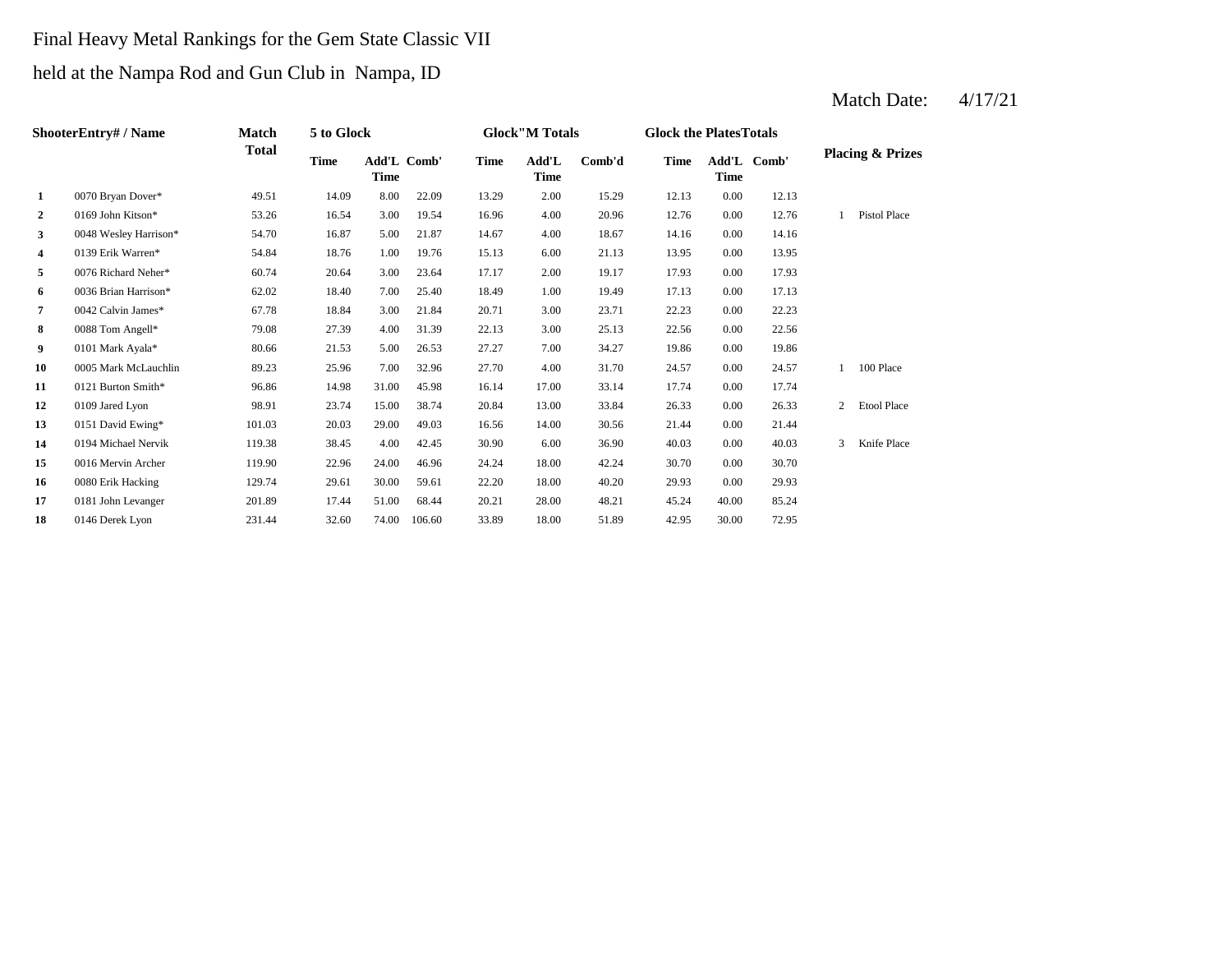# Final Major Sub Rankings for the Gem State Classic VII held at the Nampa Rod and Gun Club in Nampa, ID

|                | <b>ShooterEntry#/Name</b> | Match        | 5 to Glock |                     |        |        | <b>Glock</b> "M Totals |        | <b>Glock the Plates Totals</b> |       |             |   |                             |
|----------------|---------------------------|--------------|------------|---------------------|--------|--------|------------------------|--------|--------------------------------|-------|-------------|---|-----------------------------|
|                |                           | <b>Total</b> | Time       | Add'L Comb'<br>Time |        | Time   | Add'L<br><b>Time</b>   | Comb'd | <b>Time</b>                    | Time  | Add'L Comb' |   | <b>Placing &amp; Prizes</b> |
| 1              | 0136 Erik Warren*         | 41.45        | 11.50      | 4.00                | 15.50  | 10.01  | 0.00                   | 10.01  | 15.94                          | 0.00  | 15.94       |   |                             |
| $\overline{2}$ | 0032 Brian Harrison*      | 43.90        | 11.33      | 2.00                | 13.33  | 11.67  | 1.00                   | 12.67  | 17.90                          | 0.00  | 17.90       |   |                             |
| 3              | 0066 Bryan Dover*         | 43.91        | 9.02       | 8.00                | 17.02  | 9.85   | 4.00                   | 13.85  | 13.04                          | 0.00  | 13.04       |   |                             |
| 4              | 0038 Calvin James*        | 52.10        | 11.12      | 1.00                | 12.12  | 12.74  | 5.00                   | 17.74  | 22.24                          | 0.00  | 22.24       |   | Pistol Place                |
| 5              | 0084 Tom Angell*          | 54.58        | 17.09      | 0.00                | 17.09  | 15.44  | 0.00                   | 15.44  | 22.05                          | 0.00  | 22.05       |   |                             |
| 6              | 0044 Wesley Harrison*     | 56.28        | 10.84      | 4.00                | 14.84  | 10.67  | 1.00                   | 11.67  | 19.77                          | 10.00 | 29.77       |   |                             |
| 7              | 0072 Richard Neher*       | 64.66        | 14.35      | 7.00                | 21.35  | 11.99  | 6.00                   | 17.99  | 25.32                          | 0.00  | 25.32       |   |                             |
| 8              | 0119 Burton Smith*        | 65.63        | 13.28      | 5.00                | 18.28  | 11.24  | 8.00                   | 19.24  | 18.11                          | 10.00 | 28.11       |   |                             |
| 9              | 0107 Jared Lyon           | 74.46        | 13.37      | 11.00               | 24.37  | 22.10  | 5.00                   | 27.10  | 22.99                          | 0.00  | 22.99       |   | 100 Place                   |
| 10             | 0148 David Ewing*         | 76.48        | 13.22      | 15.00               | 28.22  | 13.00  | 2.00                   | 15.00  | 23.26                          | 10.00 | 33.26       |   |                             |
| 11             | 0165 John Kitson*         | 86.05        | 9.08       | 7.00                | 16.08  | 9.71   | 4.00                   | 13.71  | 16.26                          | 40.00 | 56.26       |   |                             |
| 12             | 0062 Steve Smith*         | 101.69       | 16.42      | 9.00                | 25.42  | 17.20  | 1.00                   | 18.20  | 28.07                          | 30.00 | 58.07       |   |                             |
| 13             | 0018 Gene Robinson        | 197.78       | 26.33      | 26.00               | 52.33  | 23.53  | 6.00                   | 29.53  | 55.92                          | 60.00 | 115.92      | 2 | <b>Etool Place</b>          |
| 14             | 0103 Don Tompkins         | 898.88       | 299.97     | 150.00              | 449.97 | 211.14 | 140.00                 | 351.14 | 37.77                          | 60.00 | 97.77       | 3 | Knife Place                 |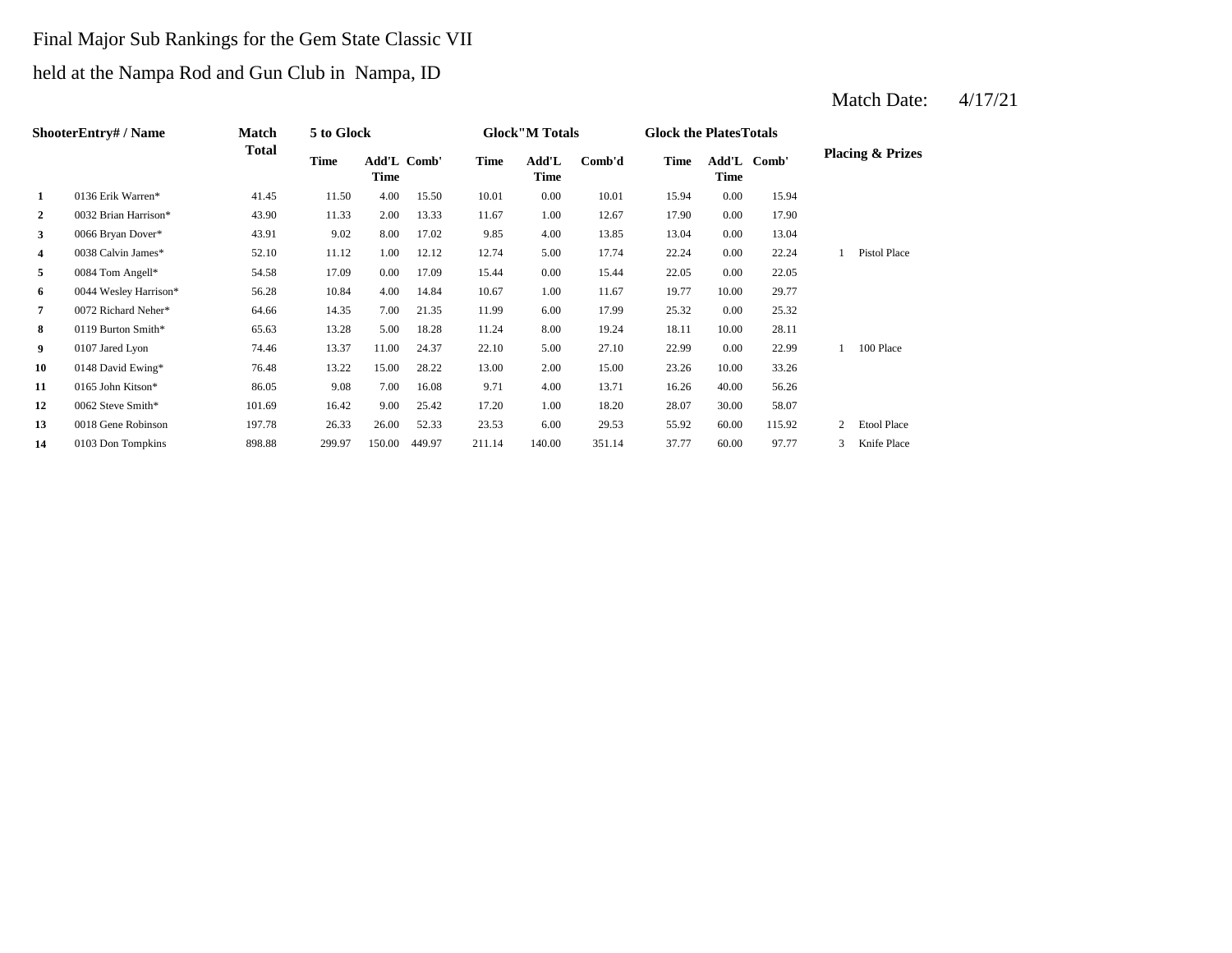# Final Master Stock Rankings for the Gem State Classic VII

### held at the Nampa Rod and Gun Club in Nampa, ID

|              | ShooterEntry# / Name  | Match        | 5 to Glock  |             |             |             | <b>Glock</b> "M Totals |        | <b>Glock the PlatesTotals</b> |             |             |                |                             |
|--------------|-----------------------|--------------|-------------|-------------|-------------|-------------|------------------------|--------|-------------------------------|-------------|-------------|----------------|-----------------------------|
|              |                       | <b>Total</b> | <b>Time</b> | <b>Time</b> | Add'L Comb' | <b>Time</b> | Add'L<br><b>Time</b>   | Comb'd | <b>Time</b>                   | <b>Time</b> | Add'L Comb' |                | <b>Placing &amp; Prizes</b> |
| 1            | 0069 Bryan Dover*     | 46.01        | 14.81       | 6.00        | 20.81       | 13.49       | 0.00                   | 13.49  | 11.71                         | 0.00        | 11.71       |                | <b>Pistol Place</b>         |
| $\mathbf{2}$ | 0075 Richard Neher*   | 49.80        | 17.87       | 1.00        | 18.87       | 16.33       | 3.00                   | 19.33  | 11.60                         | 0.00        | 11.60       | $\overline{2}$ | 100 Place                   |
| 3            | 0035 Brian Harrison*  | 50.32        | 18.63       | 1.00        | 19.63       | 14.92       | 2.00                   | 16.92  | 13.77                         | 0.00        | 13.77       | 3              | 75 Place                    |
| 4            | 0047 Wesley Harrison* | 52.07        | 16.35       | 6.00        | 22.35       | 14.20       | 1.00                   | 15.20  | 14.52                         | 0.00        | 14.52       |                |                             |
| 5            | 0138 Erik Warren*     | 53.98        | 16.08       | 1.00        | 17.08       | 14.85       | 3.00                   | 17.85  | 19.05                         | 0.00        | 19.05       |                |                             |
| 6            | 0025 Jay Welch*       | 55.52        | 19.06       | 2.00        | 21.06       | 18.02       | 0.00                   | 18.02  | 16.44                         | 0.00        | 16.44       |                |                             |
| 7            | 0168 John Kitson*     | 61.61        | 14.32       | 11.00       | 25.32       | 13.75       | 8.00                   | 21.75  | 14.54                         | 0.00        | 14.54       |                |                             |
| 8            | 0087 Tom Angell*      | 66.60        | 21.72       | 5.00        | 26.72       | 22.09       | 0.00                   | 22.09  | 17.79                         | 0.00        | 17.79       |                |                             |
| 9            | 0055 Scott Christian* | 66.62        | 18.77       | 8.00        | 26.77       | 19.76       | 5.00                   | 24.76  | 15.09                         | 0.00        | 15.09       |                |                             |
| 10           | 0144 Marshall Sucher* | 70.16        | 19.22       | 7.00        | 26.22       | 16.01       | 10.00                  | 26.01  | 17.93                         | 0.00        | 17.93       |                |                             |
| 11           | 0100 Mark Ayala*      | 70.92        | 18.59       | 7.00        | 25.59       | 19.11       | 7.00                   | 26.11  | 19.22                         | 0.00        | 19.22       |                |                             |
| 12           | 0156 Shirley Angell*  | 71.33        | 23.77       | 2.00        | 25.77       | 21.96       | 5.00                   | 26.96  | 18.60                         | 0.00        | 18.60       |                |                             |
| 13           | 0041 Calvin James*    | 71.41        | 17.13       | 5.00        | 22.13       | 17.32       | 5.00                   | 22.32  | 26.96                         | 0.00        | 26.96       |                | 50 Random                   |
| 14           | 0030 Emery Blem       | 75.27        | 17.43       | 7.00        | 24.43       | 17.13       | 12.00                  | 29.13  | 21.71                         | 0.00        | 21.71       |                |                             |
| 15           | 0064 Steve Smith*     | 76.51        | 24.30       | 2.00        | 26.30       | 22.53       | 4.00                   | 26.53  | 23.68                         | 0.00        | 23.68       |                |                             |
| 16           | 0150 David Ewing*     | 77.47        | 15.22       | 11.00       | 26.22       | 16.29       | 14.00                  | 30.29  | 20.96                         | 0.00        | 20.96       |                |                             |
| 17           | 0004 Mark McLauchlin  | 90.40        | 32.34       | 2.00        | 34.34       | 25.67       | 8.00                   | 33.67  | 22.39                         | 0.00        | 22.39       |                |                             |
| 18           | 0061 Jean Smith       | 96.08        | 22.30       | 18.00       | 40.30       | 20.87       | 10.00                  | 30.87  | 24.91                         | 0.00        | 24.91       |                |                             |
| 19           | 0188 Tony Fast*       | 113.33       | 23.10       | 27.00       | 50.10       | 23.46       | 8.00                   | 31.46  | 31.77                         | 0.00        | 31.77       |                |                             |
| 20           | 0157 Kim Turner       | 145.44       | 29.09       | 37.00       | 66.09       | 27.79       | 14.00                  | 41.79  | 37.56                         | 0.00        | 37.56       |                |                             |
| 21           | 0155 Frank Teller     | 149.14       | 39.32       | 20.00       | 59.32       | 43.82       | 10.00                  | 53.82  | 36.00                         | 0.00        | 36.00       |                |                             |
| 22           | 0196 Mike Hennigan*   | 153.14       | 47.02       | 25.00       | 72.02       | 36.80       | 4.00                   | 40.80  | 40.32                         | 0.00        | 40.32       |                | 2 year membership rea       |
| 23           | 0175 J Bates          | 199.45       | 22.63       | 76.00       | 98.63       | 16.59       | 37.00                  | 53.59  | 37.23                         | 10.00       | 47.23       |                |                             |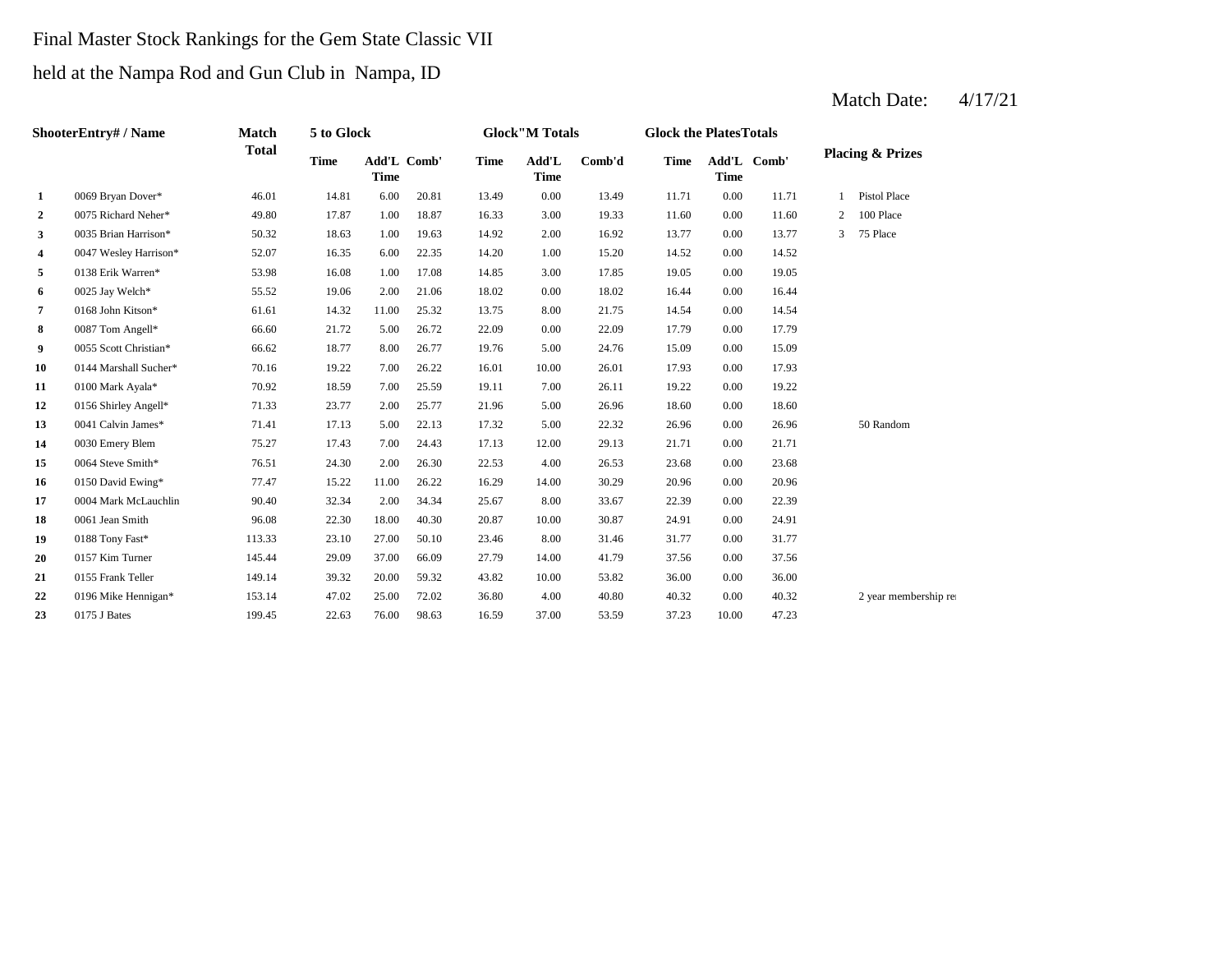# Final SubCompact Rankings for the Gem State Classic VII

# held at the Nampa Rod and Gun Club in Nampa, ID

|              | ShooterEntry# / Name  | <b>Match</b> | 5 to Glock  |             |             |             | <b>Glock</b> "M Totals |        | <b>Glock the PlatesTotals</b> |             |             |                |                             |
|--------------|-----------------------|--------------|-------------|-------------|-------------|-------------|------------------------|--------|-------------------------------|-------------|-------------|----------------|-----------------------------|
|              |                       | <b>Total</b> | <b>Time</b> | <b>Time</b> | Add'L Comb' | <b>Time</b> | Add'L<br><b>Time</b>   | Comb'd | <b>Time</b>                   | <b>Time</b> | Add'L Comb' |                | <b>Placing &amp; Prizes</b> |
| 1            | 0065 Bryan Dover*     | 51.15        | 14.14       | 5.00        | 19.14       | 13.48       | 4.00                   | 17.48  | 14.53                         | 0.00        | 14.53       |                |                             |
| $\mathbf{2}$ | 0135 Erik Warren*     | 54.54        | 17.04       | 3.00        | 20.04       | 15.63       | 1.00                   | 16.63  | 17.87                         | 0.00        | 17.87       |                |                             |
| 3            | 0043 Wesley Harrison* | 58.39        | 15.94       | 3.00        | 18.94       | 19.10       | 5.00                   | 24.10  | 15.35                         | 0.00        | 15.35       |                |                             |
| 4            | 0071 Richard Neher*   | 58.57        | 18.66       | 1.00        | 19.66       | 16.91       | 4.00                   | 20.91  | 18.00                         | 0.00        | 18.00       |                | 1 Pistol Place              |
| 5            | 0022 Jay Welch*       | 64.96        | 20.26       | 3.00        | 23.26       | 19.27       | 3.00                   | 22.27  | 19.43                         | 0.00        | 19.43       |                |                             |
| 6            | 0147 David Ewing*     | 66.58        | 15.15       | 7.00        | 22.15       | 16.49       | 12.00                  | 28.49  | 15.94                         | 0.00        | 15.94       |                |                             |
| 7            | 0164 John Kitson*     | 67.83        | 15.60       | 16.00       | 31.60       | 13.92       | 9.00                   | 22.92  | 13.31                         | 0.00        | 13.31       |                |                             |
| 8            | 0099 Mark Ayala*      | 69.99        | 20.62       | 1.00        | 21.62       | 20.83       | 3.00                   | 23.83  | 24.54                         | 0.00        | 24.54       |                |                             |
| 9            | 0083 Tom Angell*      | 73.21        | 24.92       | 6.00        | 30.92       | 20.82       | 1.00                   | 21.82  | 20.47                         | 0.00        | 20.47       |                |                             |
| 10           | 0037 Calvin James*    | 74.29        | 17.73       | 16.00       | 33.73       | 18.26       | 5.00                   | 23.26  | 17.30                         | 0.00        | 17.30       |                |                             |
| 11           | 0031 Brian Harrison*  | 78.38        | 20.78       | 7.00        | 27.78       | 19.12       | 12.00                  | 31.12  | 19.48                         | 0.00        | 19.48       |                |                             |
| 12           | 0082 Shawn Hartman*   | 86.26        | 20.44       | 23.00       | 43.44       | 19.28       | 5.00                   | 24.28  | 18.54                         | 0.00        | 18.54       |                |                             |
| 13           | 0106 Jared Lyon       | 96.09        | 32.71       | 12.00       | 44.71       | 23.00       | 9.00                   | 32.00  | 19.38                         | 0.00        | 19.38       | 1              | 100 Place                   |
| 14           | 0091 Colby Neher      | 109.44       | 16.32       | 27.00       | 43.32       | 17.73       | 24.00                  | 41.73  | 24.39                         | 0.00        | 24.39       | $\overline{2}$ | <b>Etool Place</b>          |
| 15           | 0118 Burton Smith*    | 110.01       | 15.42       | 30.00       | 45.42       | 15.38       | 28.00                  | 43.38  | 21.21                         | 0.00        | 21.21       |                |                             |
| 16           | 0017 Gene Robinson    | 110.54       | 36.78       | 5.00        | 41.78       | 28.43       | 6.00                   | 34.43  | 34.33                         | 0.00        | 34.33       | 3              | Knife Place                 |
| 17           | 0027 Emery Blem       | 113.09       | 19.14       | 27.00       | 46.14       | 21.63       | 18.00                  | 39.63  | 27.32                         | 0.00        | 27.32       |                |                             |
| 18           | 0159 Eric LuMaye      | 129.30       | 18.86       | 47.00       | 65.86       | 19.49       | 14.00                  | 33.49  | 29.95                         | 0.00        | 29.95       |                |                             |
| 19           | 0192 Johnny Clare     | 133.92       | 24.03       | 20.00       | 44.03       | 20.13       | 40.00                  | 60.13  | 29.76                         | 0.00        | 29.76       |                |                             |
| 20           | 0128 Titus Gilliam    | 141.63       | 30.14       | 41.00       | 71.14       | 27.17       | 11.00                  | 38.17  | 32.32                         | 0.00        | 32.32       |                |                             |
| 21           | 0116 Nathan Kelso     | 157.68       | 18.44       | 32.00       | 50.44       | 21.02       | 51.00                  | 72.02  | 25.22                         | 10.00       | 35.22       |                |                             |
| 22           | 0131 Wes Kuefer       | 165.50       | 62.04       | 12.00       | 74.04       | 49.25       | 7.00                   | 56.25  | 35.21                         | 0.00        | 35.21       |                |                             |
| 23           | 0179 John Levanger    | 177.81       | 15.52       | 70.00       | 85.52       | 20.87       | 30.00                  | 50.87  | 31.42                         | 10.00       | 41.42       |                |                             |
| 24           | 0124 Alan John        | 317.53       | 34.76       | 76.00       | 110.76      | 45.26       | 83.00                  | 128.26 | 58.51                         | 20.00       | 78.51       |                |                             |
| 25           | 0021 George Smith     | 326.84       | 32.02       | 24.00       | 56.02       | 32.63       | 31.00                  | 63.63  | 97.19                         | 110.00      | 207.19      |                |                             |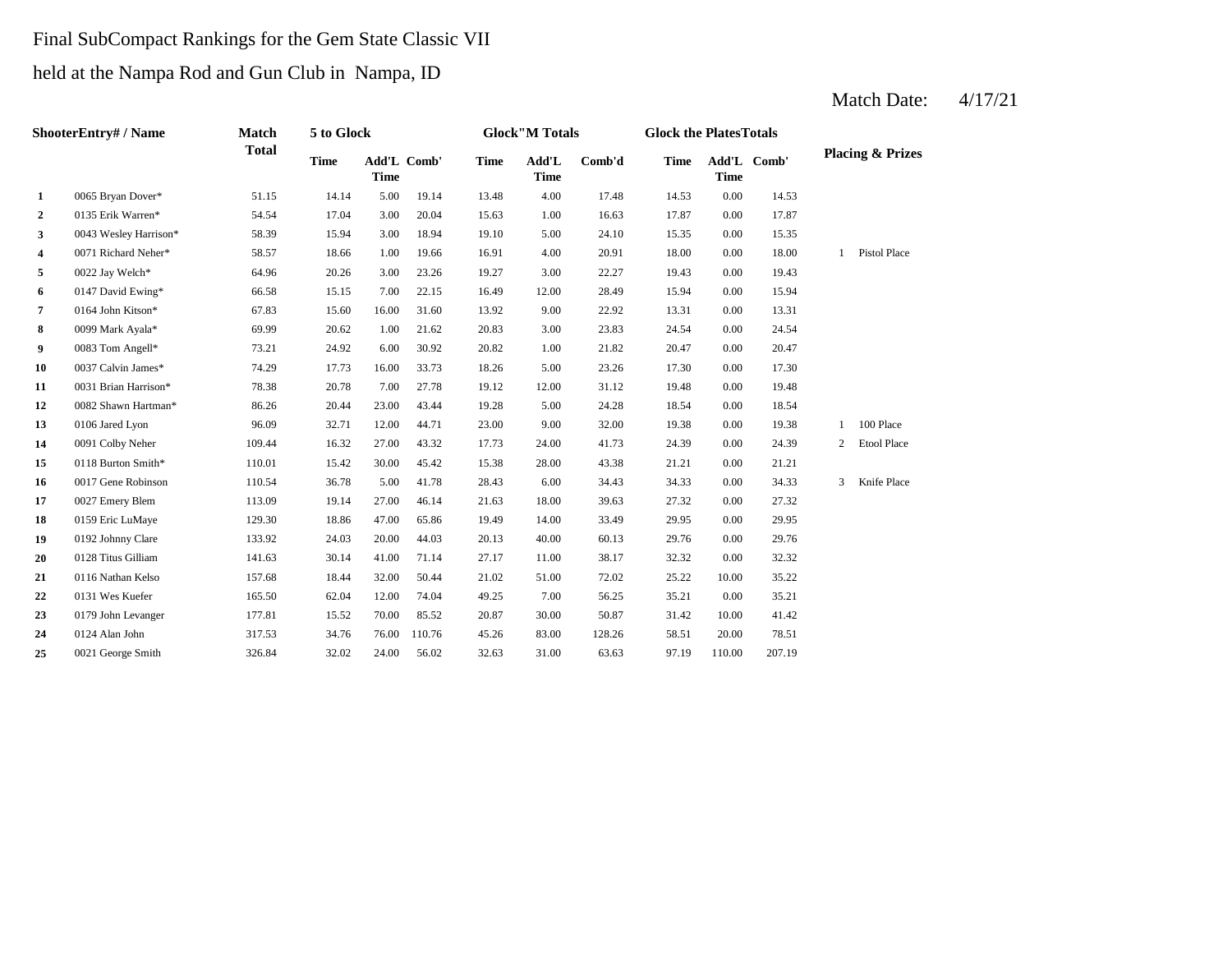# Final Unlimited Rankings for the Gem State Classic VII

held at the Nampa Rod and Gun Club in Nampa, ID

#### **2** 0034 Brian Harrison\* 50.10 18.93 1.00 19.93 14.19 3.00 17.19 12.98 0.00 12.98 **3**  $0.167$  John Kitson\* 50.16 12.74 6.00 18.74 12.36 9.00 21.36 10.06 0.00 **4** 0.00 16.79 0024 Jay Welch\* 52.54 18.72 1.00 19.72 16.03 16.03 0.00 16.79 **5** 1.00 17.97 13.29 **1.00 17.97** 13.29 **6** 0086 Tom Angell\* 54.47 21.70 0.00 21.70 17.00 1.00 18.00 14.77 **7** 0046 Wesley Harrison\* 54.63 13.37 4.00 17.37 11.61 9.00 20.61 16.65 0.00 **8** 0040 Calvin James\* 57.87 16.38 9.00 25.38 15.01 5.00 20.01 12.48 0.00 12.48 **9** 0097 Charles Arndt\* 60.45 22.36 0.00 22.36 19.18 4.00 23.18 14.91 **10** 0190 Mark Ayala\* 60.58 17.80 3.00 20.80 16.76 5.00 21.76 18.02 **11** 2.00 16.88 0054 Scott Christian\* 61.38 20.65 1.00 21.65 20.85 22.85 0.00 **12** 0011 Douglas Waski 67.75 19.85 1.00 20.85 17.39 10.00 27.39 19.51 0.00 19.51 **13** 0063 Steve Smith\* **11.53** 22.08 7.00 29.08 19.29 5.00 24.29 18.16 0.00 **14** 1.00 21.15 0003 Mark McLauchlin 72.90 23.86 3.00 26.86 23.89 24.89 0.00 21.15 **15** 0113 Mark Miller\* **73.19** 21.58 8.00 29.58 19.99 3.00 22.99 20.62 0.00 **16** 0126 Dylan Miller **18.30** 18.31 11.00 29.31 18.56 2.00 20.56 23.63 0.00 23.63 **16** 2.00 23.63 **17** 0089 Shirley Angell\* 79.65 21.02 17.00 38.02 19.09 4.00 23.09 18.54 0.00 18.54 **18** 0029 Emery Blem **92.40** 17.70 20.00 37.70 19.79 14.00 33.79 20.91 **19** 0184 Rebecca Erskine 94.87 27.79 10.00 37.79 25.80 5.00 30.80 26.28 **20** 0013 Thomas Trible 106.99 31.99 11.00 42.99 29.42 7.00 36.42 27.58 0.00 **21** 0060 Jean Smith 107.58 22.78 25.00 47.78 20.49 6.00 26.49 23.31 **22** 0174 J Bates **22** 116.68 17.03 38.00 55.03 14.29 14.00 28.29 23.36 **23 0154 Frank Teller 132.93 42.49 7.00 49.49 38.85 6.00 44.85 38.59 24** 0019 Gene Robinson 137.05 32.88 13.00 45.88 26.20 8.00 34.20 36.97 **25** 28.00 49.98 0193 Michael Nervik 207.49 39.62 55.00 94.62 34.89 62.89 0.00 **26** 0186 Clarence Mills 237.16 36.20 51.00 87.20 28.36 35.00 63.36 66.60 20.00 86.60 **27** 0057 Dave Shaffer 241.58 28.83 61.00 89.83 25.10 42.00 67.10 44.65 **28** 0142 Theodorus Berlijn 360.06 35.71 23.00 58.71 43.87 60.00 103.87 67.48 130.00 197.48 67.10 44.65 40.00 84.65 49.98 20.00 56.97 44.85 0.00 38.59 0154 Frank Teller 132.93 42.49 7.00 49.49 38.85 50 Random 0174 J Bates 6 116.68 11.03 38.00 55.03 14.29 14.00 28.29 23.36 10.00 33.36 27.58 0060 Jean Smith 107.58 22.78 25.00 47.78 20.49 6.00 26.49 23.31 10.00 33.31 0.00 26.28 33.79 0.00 20.91 50 Random 3 Knife Place 73.50 18.31 11.00 29.31 18.56 2.00 20.56 23.63 0.00 23.63 20.62 2 ETool Place 18.16 1 \$100.00 Place 16.88 0.00 18.02 23.18 0.00 14.91 16.65 0.00 14.77 17.97 13.29 0.00 13.29 10.06 1 Pistol Place 10.85 13.62 13.13 1.00 14.13 10.85 0.00 **Add'L Time Comb'd Time Add'L Comb' Time 1** 0068 Bryan Dover\* 38.60 13.62 0.00 **ShooterEntry# / Name Match Total 5 to Glock Time Glock"M Totals Glock the PlatesTotals Placing & Prizes Time Add'L Time** Add'L Comb' **Time**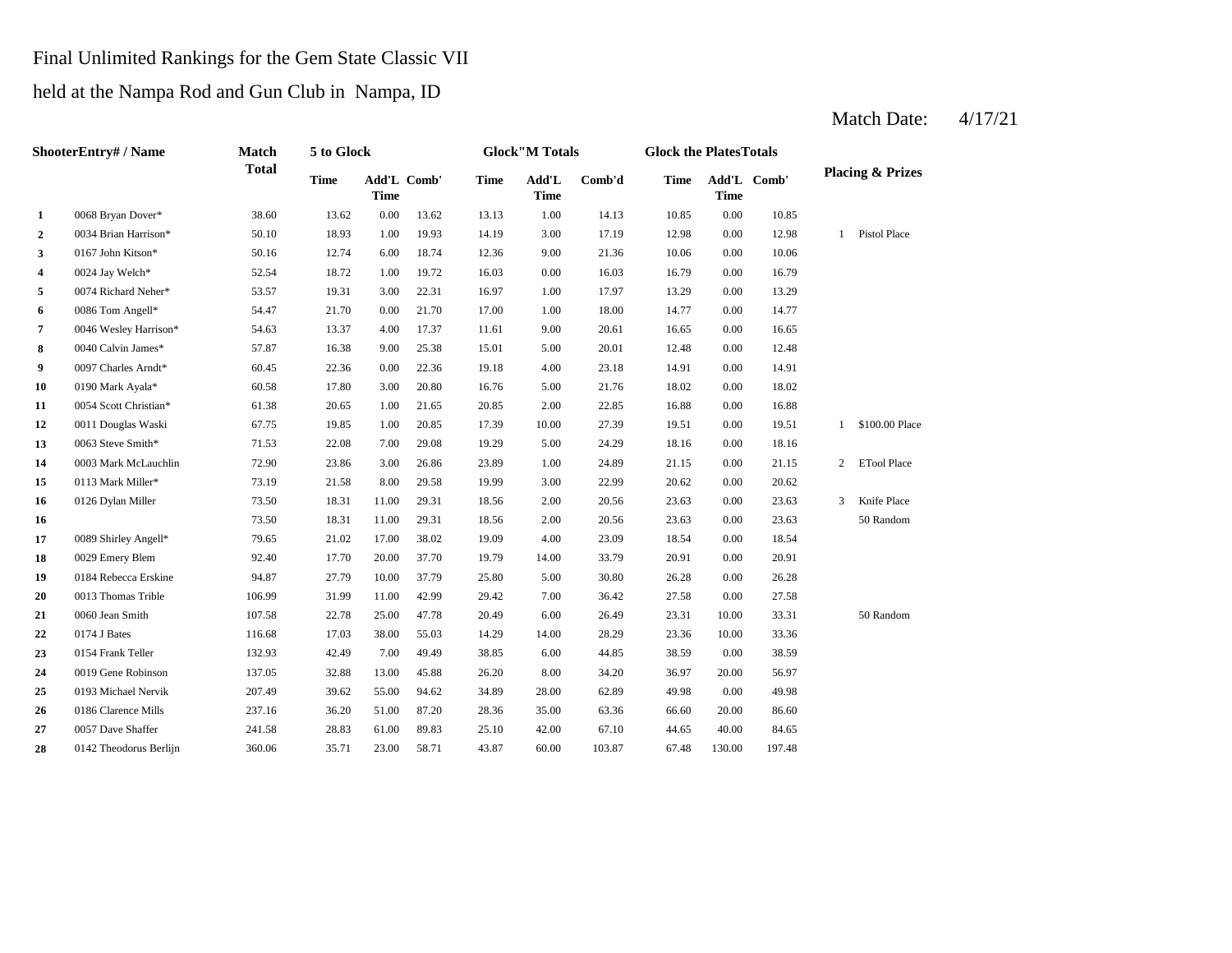#### **Final Team Rankings for the Gem State Classic VII**

#### **held at the Nampa Rod and Gun Club in Nampa, ID**

| <b>Civilian</b>     |              |                                            |                                                  |
|---------------------|--------------|--------------------------------------------|--------------------------------------------------|
| <b>Standing</b>     | <b>Score</b> | <b>Team Name</b>                           | <b>Team Members</b>                              |
|                     | 875.84       | <b>Idaho Educators</b>                     | Scott Fields, Brenda Thibeault, Sarah Condon     |
| <b>Master Stock</b> |              |                                            |                                                  |
| <b>Standing</b>     | <b>Score</b> | <b>Team Name</b>                           | <b>Team Members</b>                              |
|                     | 173.80       | <b>Buffet Masters</b>                      | Brian Harrison*, Calvin James*, Wesley Harrison* |
|                     | 176.24       | King County Jail, Costco, US Border Patrol | Richard Neher*, Jay Welch*, Mark Ayala*          |